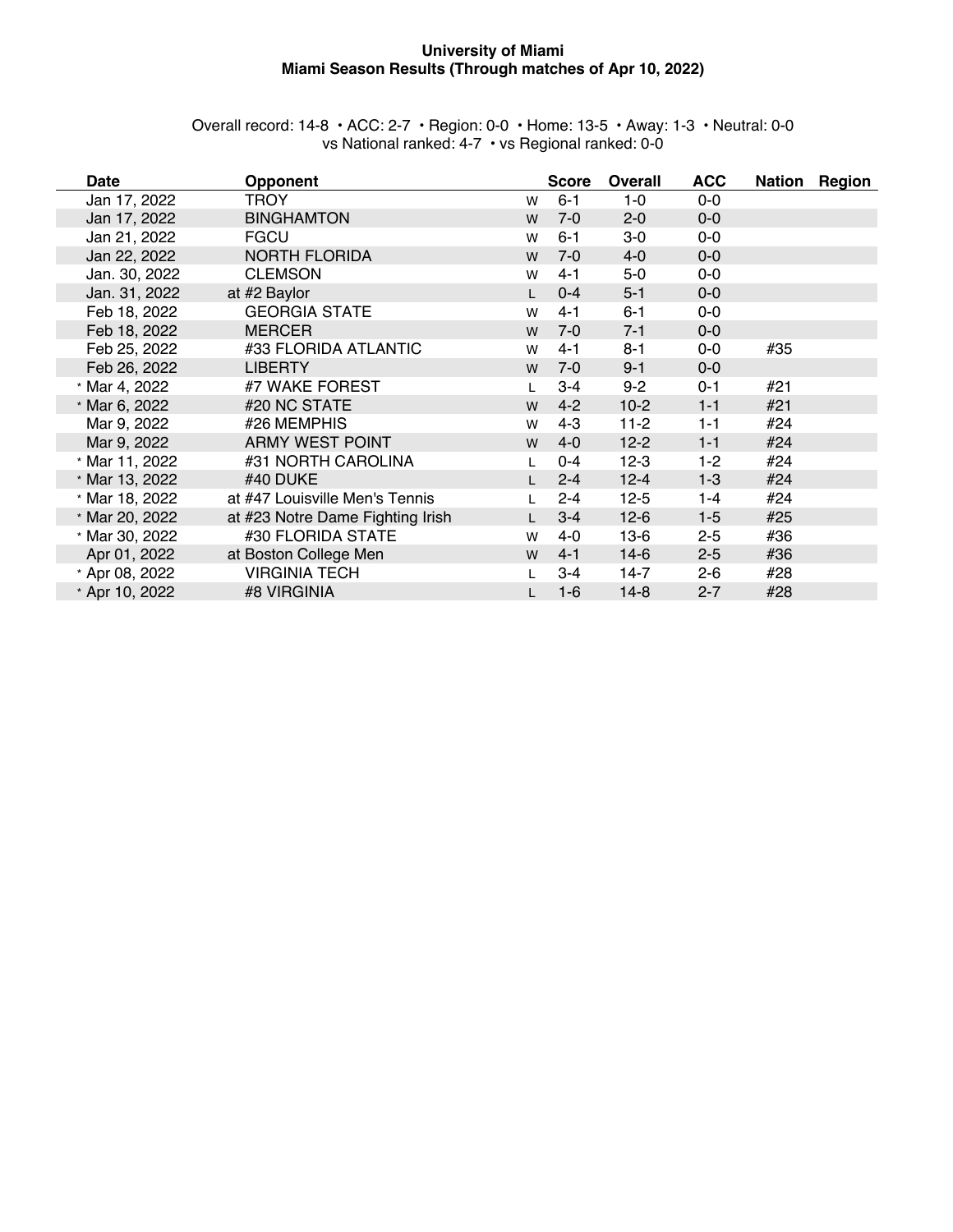#### **University of Miami Miami Season Statistics (Through matches of Apr 10, 2022)**

Overall record: 14-8 • ACC: 2-7 • Region: 0-0 • Home: 13-5 • Away: 1-3 • Neutral: 0-0 vs National ranked: 4-7 • vs Regional ranked: 0-0

|                     |          |          |         |            |                   |       |         |          |          |          | <b>VS</b> | ranked  |                | Last    |
|---------------------|----------|----------|---------|------------|-------------------|-------|---------|----------|----------|----------|-----------|---------|----------------|---------|
| <b>SINGLES</b>      | Overall  | Dual     | Tour    | <b>ACC</b> |                   | 2     | 3       | 4        | 5        | 6        | Nat'l     | Reg'l   | <b>Strk</b>    | 10      |
| Franco Aubone       | $9 - 6$  | $5 - 2$  | $4 - 4$ | $2 - 2$    | ---               |       |         | ---      | 2-0      | $3-2$    | $0 - 0$   | $0 - 0$ | L1             | $6 - 4$ |
| Casper Christensen  | $9 - 3$  | $6 - 1$  | $3-2$   | $0 - 1$    | ---               | ---   | ---     | ---      | $1 - 0$  | $5-1$    | $0 - 0$   | $0 - 0$ | L <sub>1</sub> | $6 - 2$ |
| Ilarion Danilchenko | $3-3$    | $0 - 0$  | $3-3$   | $0 - 0$    | ---               | ---   |         |          | ---      | ---      | 0-0       | $0 - 0$ | W <sub>3</sub> | $3-3$   |
| Benjamin Hannestad  | $12 - 9$ | $10 - 6$ | $2 - 3$ | $2 - 5$    | $\qquad \qquad -$ | $3-1$ | $7-5$   | ---      | ---      | ---      | $0 - 2$   | $0 - 0$ | W <sub>2</sub> | $3-6$   |
| Juan Martin Jalif   | $8 - 14$ | $5-8$    | $3-6$   | $1 - 6$    | ---               | ---   | $1 - 1$ | $0 - 2$  | $2 - 4$  | $2 - 1$  | $0 - 3$   | 0-0     | L7             | $0 - 7$ |
| Bojan Jankuloski    | $0 - 0$  | $0 - 0$  | $0 - 0$ | $0 - 0$    | ---               | ---   |         |          | ---      | ---      | $0 - 0$   | $0 - 0$ |                | $0 - 0$ |
| Bojan Jankulovski   | 16-10    | $12 - 4$ | $4-6$   | $6 - 2$    | $2 - 1$           | $9-3$ | 1-0     | ---      | ---      | ---      | 2-4       | $0 - 0$ | L1             | $7 - 2$ |
| Martin Katz         | $13-6$   | $13-6$   | $0 - 0$ | $1-5$      | ---               | ---   | ---     | $5-1$    | $6 - 4$  | $2 - 1$  | $0 - 0$   | $0 - 0$ | L2             | $3 - 4$ |
| Dan Martin          | $22 - 7$ | $13-3$   | $9 - 4$ | $4 - 2$    | $11 - 2$          | 1-1   | $1 - 0$ | ---      | ---      | ---      | $5-2$     | $0 - 0$ | W <sub>2</sub> | $4 - 2$ |
| Oren Vasser         | $13 - 8$ | $9-5$    | $4-3$   | $1 - 4$    | ---               | ---   | $1 - 0$ | 7-5      | $1 - 0$  | $\cdots$ | $0 - 1$   | $0 - 0$ | L <sub>3</sub> | $5 - 4$ |
| Totals              | 105-67   | 73-36    | 32-31   | 17-28      | $13-3$            | 13-5  | $1 - 7$ | $12 - 8$ | $12 - 8$ | $12-5$   | $7 - 12$  | $0 - 0$ |                |         |
| Percentage          | .610     | .670     | .508    | .378       | .812              | 722   | .61     | .600     | .600     | .706     | .368      | .000    |                |         |

|                                      |          |         |           |            |                        |                        |         | <b>VS</b> | ranked  |                | Last    |
|--------------------------------------|----------|---------|-----------|------------|------------------------|------------------------|---------|-----------|---------|----------------|---------|
| <b>DOUBLES TEAMS</b>                 | Overall  | Dual    | Tour      | <b>ACC</b> | 1                      | $\mathbf{2}$           | 3       | Nat'l     | Reg'l   | <b>Strk</b>    | 10      |
| Ilarion Danilchenko/Dan Martin       | $4 - 2$  | $0 - 0$ | $4 - 2$   | $0 - 0$    | $---$                  | ---                    | ---     | $0 - 0$   | $0 - 0$ | L1             | $4 - 2$ |
| Franco Aubone/Casper Christensen     | $0 - 1$  | $0 - 0$ | $0 - 1$   | $0-0$      | $---$                  | ---                    | ---     | $0 - 0$   | $0 - 0$ | L1             | $0 - 1$ |
| Juan Martin Jalif/Oren Vasser        | $2 - 5$  | $1 - 2$ | $1-3$     | $0 - 2$    | $---$                  | $1 - 2$                | ---     | $0 - 1$   | $0 - 0$ | L <sub>2</sub> | $2 - 5$ |
| Spencer Gray/Bojan Jankulovski       | $1 - 0$  | $0-0$   | $1 - 0$   | $0-0$      | $\qquad \qquad -$      | ---                    | ---     | $0-0$     | $0 - 0$ | W <sub>1</sub> | $1 - 0$ |
| Franco Aubone/Dan Martin             | $1 - 0$  | $0 - 0$ | $1 - 0$   | $0 - 0$    | $---$                  | ---                    | ---     | $0 - 0$   | $0 - 0$ | W <sub>1</sub> | $1 - 0$ |
| Casper Christensen/Bojan Jankulovski | $0 - 1$  | $0-0$   | $0 - 1$   | $0 - 0$    | $- - -$                | ---                    | ---     | $0 - 0$   | $0 - 0$ | L1             | $0 - 1$ |
| Franco Aubone/Bojan Jankulovski      | $2 - 1$  | $0-0$   | $2 - 1$   | $0-0$      | $--$                   | ---                    | ---     | $0 - 0$   | $0 - 0$ | W1             | $2 - 1$ |
| Franco Aubone/Benjamin Hannestad     | $12 - 7$ | $4-5$   | $8 - 2$   | $0 - 1$    | $4-5$                  | $\qquad \qquad -$      | ---     | $2 - 3$   | $0 - 0$ | L <sub>3</sub> | $4-6$   |
| Juan Martin Jalif/Bojan Jankulovski  | $6 - 1$  | $2 - 1$ | $4 - 0$   | $0-0$      | $\qquad \qquad \cdots$ | $0 - 1$                | $2 - 0$ | $0 - 0$   | $0 - 0$ | L1             | $6 - 1$ |
| Dan Martin/Oren Vasser               | $6 - 2$  | $3-2$   | $3-0$     | $0 - 0$    | $---$                  | $2 - 1$                | $1 - 1$ | $0 - 0$   | $0 - 0$ | W <sub>1</sub> | $6-2$   |
| Juan Martin Jalif/Martin Katz        | $3 - 1$  | $3 - 1$ | $0-0$     | $0-0$      | $--$                   | $3 - 1$                | ---     | $0-0$     | $0 - 0$ | L1             | $3-1$   |
| Juan Martin Jalif/Dan Martin         | $0 - 1$  | $0 - 1$ | $0 - 0$   | $0 - 0$    | $\qquad \qquad -$      | $0 - 1$                | ---     | $0 - 0$   | $0 - 0$ | L1             | $0 - 1$ |
| Martin Katz/Oren Vasser              | $1 - 1$  | $1 - 1$ | $0-0$     | $0 - 1$    | $---$                  | $0 - 1$                | $1 - 0$ | $0 - 1$   | $0 - 0$ | L1             | $1 - 1$ |
| Martin Katz/Dan Martin               | $1 - 1$  | $1 - 1$ | $0 - 0$   | $0 - 1$    | $---$                  | $\qquad \qquad \cdots$ | $1 - 1$ | $0 - 0$   | $0 - 0$ | L1             | $1 - 1$ |
| Benjamin Hannestad/Dan Martin        | $1 - 1$  | $1 - 1$ | $0 - 0$   | $0 - 1$    | $1 - 1$                | $--$                   | ---     | $0 - 1$   | $0 - 0$ | L <sub>1</sub> | $1 - 1$ |
| Franco Aubone/Juan Martin Jalif      | $4 - 2$  | $4 - 2$ | $0 - 0$   | $3-1$      | $3-2$                  | $1 - 0$                | ---     | $2 - 1$   | $0 - 0$ | L2             | $4 - 2$ |
| Bojan Jankulovski/Martin Katz        | $0 - 1$  | $0 - 1$ | $0-0$     | $0 - 1$    | $--$                   | ---                    | $0 - 1$ | $0 - 0$   | $0 - 0$ | L1             | $0 - 1$ |
| Benjamin Hannestad/Martin Katz       | $4 - 2$  | $4 - 2$ | $0 - 0$   | $4 - 1$    | $---$                  | $4 - 2$                | ---     | $0 - 0$   | $0 - 0$ | W <sub>1</sub> | $4 - 2$ |
| Bojan Jankulovski/Dan Martin         | $5-0$    | $5-0$   | $0-0$     | $5-0$      | $\frac{1}{2}$          | $\frac{1}{2}$          | $5-0$   | $0-0$     | $0 - 0$ | W <sub>5</sub> | $5-0$   |
| Totals                               | 53-30    | 29-20   | $24 - 10$ | $12-9$     | $8 - 8$                | $11-9$                 | $10-3$  | $4 - 7$   | $0 - 0$ |                |         |
| Percentage                           | .639     | .592    | .706      | .571       | .500                   | 550                    | .769    | .364      | .000    |                |         |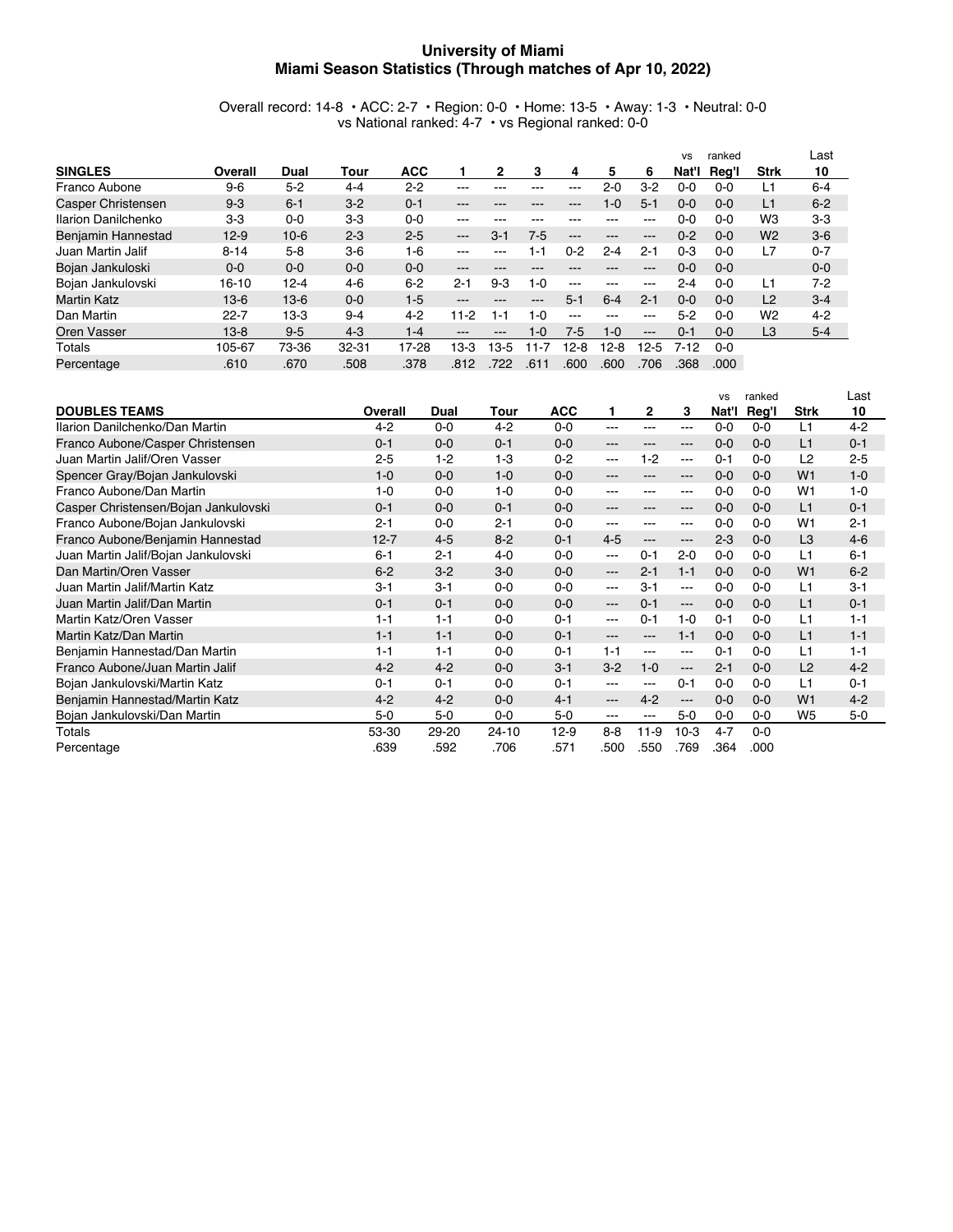#### **University of Miami Miami Season Statistics (Through matches of Apr 10, 2022)**

| Date           | <b>Opponent</b>                  |   |                | Score Overall        | <b>ACC</b> |     | Nation Region |
|----------------|----------------------------------|---|----------------|----------------------|------------|-----|---------------|
| Sept. 20, 2021 | Auburn Invitational              |   | (Auburn, Ala.) |                      |            |     |               |
| Oct. 8, 2021   | <b>Bulldawg Invitational</b>     |   | (Athens, Ga.)  |                      |            |     |               |
| Nov. 4, 2021   | <b>ITA Fall Nationals</b>        |   |                | (San Diego, Calif.)  |            |     |               |
| Oct. 21, 2021  | <b>ITA Southeast Regionals</b>   |   |                | (Gainesville, Fla.)  |            |     |               |
| Jan 07, 2022   | Miami Spring Invite - Day 1      |   |                | (Coral Gables, Fla.) |            |     |               |
| Jan 8, 2022    | Miami Spring Invite - Day 2      |   |                | (Coral Gables, Fla.) |            |     |               |
| Jan 9, 2022    | Miami Spring Invite - Day 3      |   |                | (Coral Gables, Fla.) |            |     |               |
| Jan 17, 2022   | <b>TROY</b>                      | w | $6 - 1$        | $1 - 0$              | $0 - 0$    |     |               |
| Jan 17, 2022   | <b>BINGHAMTON</b>                | w | $7 - 0$        | $2 - 0$              | $0 - 0$    |     |               |
| Jan 21, 2022   | <b>FGCU</b>                      | W | $6 - 1$        | $3-0$                | $0 - 0$    |     |               |
| Jan 22, 2022   | <b>NORTH FLORIDA</b>             | w | $7 - 0$        | 4-0                  | $0 - 0$    |     |               |
| Jan. 30, 2022  | <b>CLEMSON</b>                   | W | $4 - 1$        | $5-0$                | $0 - 0$    |     |               |
| Jan. 31, 2022  | at #2 Baylor                     | L | $0 - 4$        | $5-1$                | $0 - 0$    |     |               |
| Feb 18, 2022   | <b>GEORGIA STATE</b>             | W | $4 - 1$        | $6-1$                | $0 - 0$    |     |               |
| Feb 18, 2022   | <b>MERCER</b>                    | W | $7 - 0$        | $7 - 1$              | $0 - 0$    |     |               |
| Feb 25, 2022   | #33 FLORIDA ATLANTIC             | W | $4 - 1$        | $8-1$                | $0 - 0$    | #35 |               |
| Feb 26, 2022   | <b>LIBERTY</b>                   | w | $7-0$          | $9 - 1$              | $0 - 0$    |     |               |
| * Mar 4, 2022  | #7 WAKE FOREST                   | L | $3-4$          | $9 - 2$              | $0 - 1$    | #21 |               |
| * Mar 6, 2022  | #20 NC STATE                     | W | $4 - 2$        | $10-2$               | $1 - 1$    | #21 |               |
| Mar 9, 2022    | #26 MEMPHIS                      | W | $4 - 3$        | $11 - 2$             | $1 - 1$    | #24 |               |
| Mar 9, 2022    | <b>ARMY WEST POINT</b>           | w | $4 - 0$        | $12 - 2$             | $1 - 1$    | #24 |               |
| * Mar 11, 2022 | #31 NORTH CAROLINA               | L | $0 - 4$        | $12-3$               | $1 - 2$    | #24 |               |
| * Mar 13, 2022 | #40 DUKE                         |   | $2 - 4$        | $12 - 4$             | $1-3$      | #24 |               |
| * Mar 18, 2022 | at #47 Louisville Men's Tennis   |   | $2 - 4$        | $12 - 5$             | $1 - 4$    | #24 |               |
| * Mar 20, 2022 | at #23 Notre Dame Fighting Irish |   | $3-4$          | $12-6$               | $1-5$      | #25 |               |
| * Mar 30, 2022 | #30 FLORIDA STATE                | W | $4 - 0$        | $13-6$               | $2 - 5$    | #36 |               |
| Apr 01, 2022   | at Boston College Men            | W | $4 - 1$        | 14-6                 | $2 - 5$    | #36 |               |
| * Apr 08, 2022 | <b>VIRGINIA TECH</b>             |   | $3-4$          | $14 - 7$             | $2 - 6$    | #28 |               |
| * Apr 10, 2022 | #8 VIRGINIA                      |   | $1-6$          | $14 - 8$             | $2 - 7$    | #28 |               |

| <b>DOUBLES</b> | Overall   | Dual      | Tour    | <b>ACC</b> |         | 2       | 3       | <b>VS</b><br>Nat'l | ranked<br>Reg'l |
|----------------|-----------|-----------|---------|------------|---------|---------|---------|--------------------|-----------------|
|                | 14-4      | $7 - 2$   | 7-2     | $5 - 1$    | ---     | $0 - 1$ | $7-1$   | $0 - 0$            | $0-0$           |
|                | $18-7$    | $10-5$    | $8-2$   | $5 - 2$    | 1-1     | $2 - 2$ | 7-2     | 0-1                | 0-0             |
|                | 15-10     | $10-7$    | $5 - 3$ | $3-3$      | $3-2$   | $5 - 5$ | $2 - 0$ | $2 - 2$            | 0-0             |
|                | $4 - 2$   | $0-0$     | $4 - 2$ | $0-0$      | ---     | ---     | ---     | $0-0$              | 0-0             |
|                | $0 - 2$   | $0-0$     | $0 - 2$ | $0-0$      | ---     | ---     | ---     | 0-0                | 0-0             |
|                | 19-11     | $8 - 7$   | 11-4    | $3-2$      | 7-7     | 1-0     | ---     | $4 - 4$            | 0-0             |
|                | $9 - 8$   | $5 - 5$   | 4-3     | $0 - 3$    | ---     | $3 - 4$ | $2 - 1$ | $0 - 2$            | 0-0             |
|                | 1-0       | $0-0$     | 1-0     | $0-0$      | $---$   | ---     | ---     | $0-0$              | 0-0             |
|                | $17 - 10$ | $9 - 8$   | $8-2$   | 4-3        | $5-6$   | $4 - 2$ | $---$   | $2 - 4$            | 0-0             |
|                | $9 - 6$   | $9 - 6$   | $0-0$   | $4 - 4$    | ---     | 7-4     | $2 - 2$ | $0 - 1$            | 0-0             |
|                | $0-0$     | $0 - 0$   | 0-0     | $0 - 0$    | ---     | ---     | ---     | 0-0                | 0-0             |
|                | 53-30     | $29 - 20$ | 24-10   | $12-9$     | $8 - 8$ | 11-9    | $10-3$  | 4-7                | $0-0$           |
| Percentage     | .639      | .592      | .706    | .571       | .500    | .550    | .769    | .364               | .000            |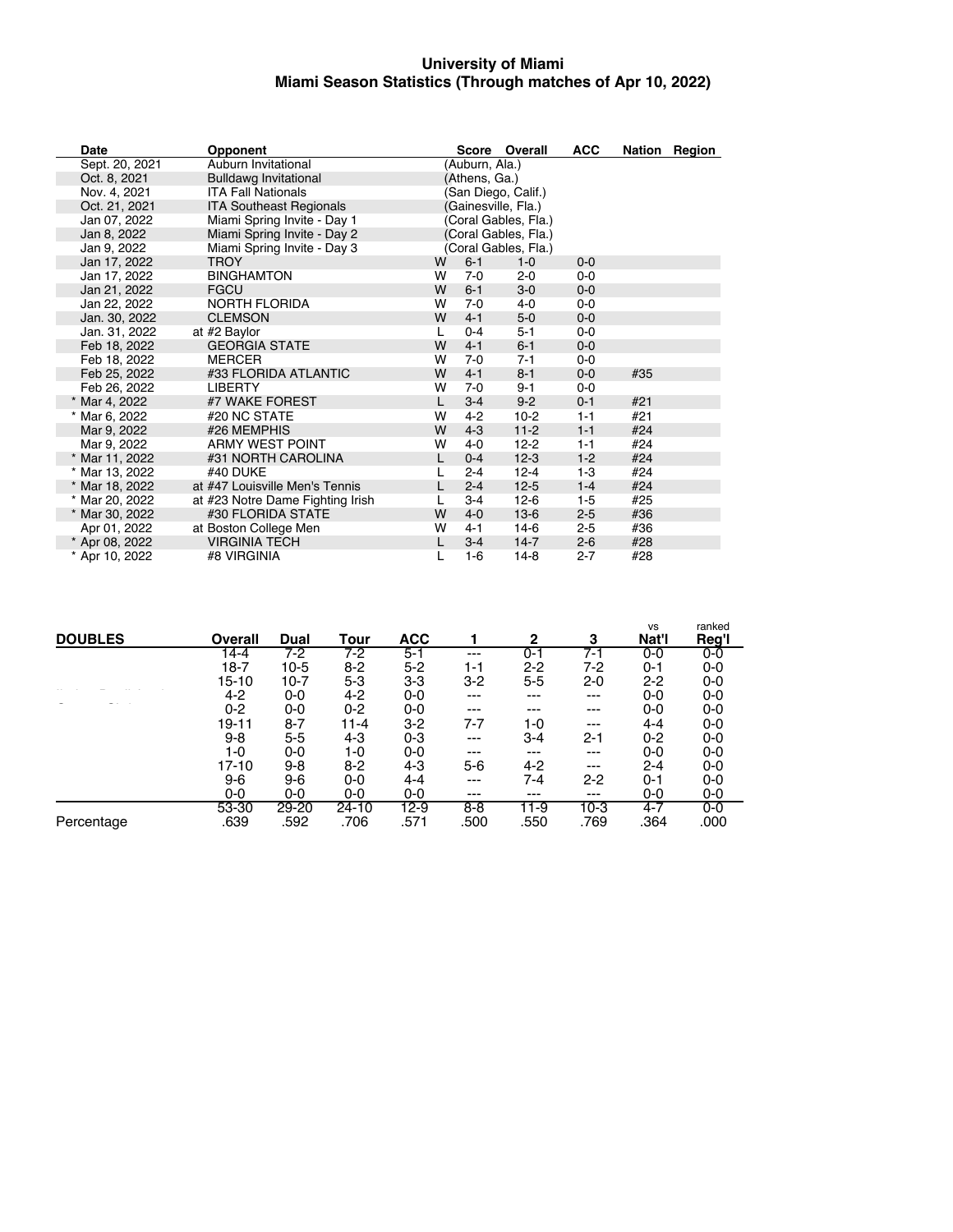|                |                                  |   |              | <b>Singles</b> |              |              |    |              |   | <b>Doubles</b> |              |              |  |
|----------------|----------------------------------|---|--------------|----------------|--------------|--------------|----|--------------|---|----------------|--------------|--------------|--|
| <b>Date</b>    | <b>Opponent</b>                  |   | <b>Score</b> | 1              | $\mathbf{2}$ | 3            | 4  | 5            | 6 | 1              | $\mathbf 2$  | 3            |  |
| Jan 17, 2022   | TROY                             | W | $6 - 1$      | W              | L            | W            | W  | W            | W | W              | W            | $\mathbf{u}$ |  |
| Jan 17, 2022   | <b>BINGHAMTON</b>                | W | $7-0$        | W              | W            | W            | W  | W            | W | u              | W            | W            |  |
| Jan 21, 2022   | <b>FGCU</b>                      | W | $6 - 1$      | $\mathbf{L}$   | W            | W            | W  | W            | W | W              | W            | u            |  |
| Jan 22, 2022   | <b>NORTH FLORIDA</b>             | W | $7-0$        | W              | W            | W            | W  | W            | W | W              | $\mathbf{u}$ | W            |  |
| Jan. 30        | <b>CLEMSON</b>                   | W | $4 - 1$      | W              | L            | W            | u  | W            | u | L              | W            | W            |  |
| Jan. 31        | at #2 Baylor                     | L | $0 - 4$      | <b>u</b>       | u            | u            |    |              |   | u              |              | L            |  |
| Feb 18, 2022   | <b>GEORGIA STATE</b>             | W | $4 - 1$      | W              | $\mathsf{u}$ | W            | W  | W            | u | L              |              | u            |  |
| Feb 18, 2022   | <b>MERCER</b>                    | W | $7 - 0$      | W              | W            | W            | W  | W            | W | W              | W            | $\mathsf{u}$ |  |
| Feb 25, 2022   | #33 FLORIDA ATLANTIC             | W | $4 - 1$      | W              | u            | u            | W  | W            | W | L              |              | W            |  |
| Feb 26, 2022   | <b>LIBERTY</b>                   | W | $7-0$        | W              | W            | W            | W  | W            | W | <b>u</b>       | W            | W            |  |
| * Mar 4, 2022. | #7 WAKE FOREST                   |   | $3 - 4$      | W              | W            |              |    | W            |   | u              |              |              |  |
| * Mar 6, 2022. | #20 NC STATE                     | W | $4 - 2$      | W              | W            |              | W  | $\mathbf{u}$ | W | L.             |              | $\mathsf{u}$ |  |
| Mar 9, 2022.   | #26 MEMPHIS                      | W | $4 - 3$      | W              | W            |              | Wr |              | W | L              |              | u            |  |
| Mar 9, 2022.   | <b>ARMY WEST POINT</b>           | W | $4 - 0$      | $\mathsf{u}$   | W            | $\mathbf{u}$ | W  | W            | u | W              | W            | $\mathsf{u}$ |  |
| * Mar 11, 2022 | #31 NORTH CAROLINA               | L | $0 - 4$      | $\mathbf{u}$   | u            |              |    |              | u | L              | u.           |              |  |
| * Mar 13, 2022 | #40 DUKE                         |   | $2 - 4$      | L              | $\mathbf{L}$ | W            |    |              | u | W              | W            | W            |  |
| * Mar 18, 2022 | at #47 Louisville Men's Tennis   |   | $2 - 4$      | <b>u</b>       | L            | W            |    |              |   | u              | W            | W            |  |
| * Mar 20, 2022 | at #23 Notre Dame Fighting Irish |   | $3 - 4$      | L              | W            |              |    |              | W | W              | W            | $\mathsf{u}$ |  |
| * Mar 30, 2022 | #30 FLORIDA STATE                | W | $4 - 0$      | u              | W            | W            | u  | u            | W | W              |              | W            |  |
| Apr 01, 2022   | at Boston College Men            | W | $4 - 1$      | u              | W            | u            | W  | W            | W | L              |              | $\mathbf{u}$ |  |
| * Apr 08, 2022 | <b>VIRGINIA TECH</b>             |   | $3 - 4$      | W              | w            | Ld           |    |              |   | u              | W            | W            |  |
| * Apr 10, 2022 | #8 VIRGINIA                      | L | $1 - 6$      | W              |              |              |    |              |   | L              |              | W            |  |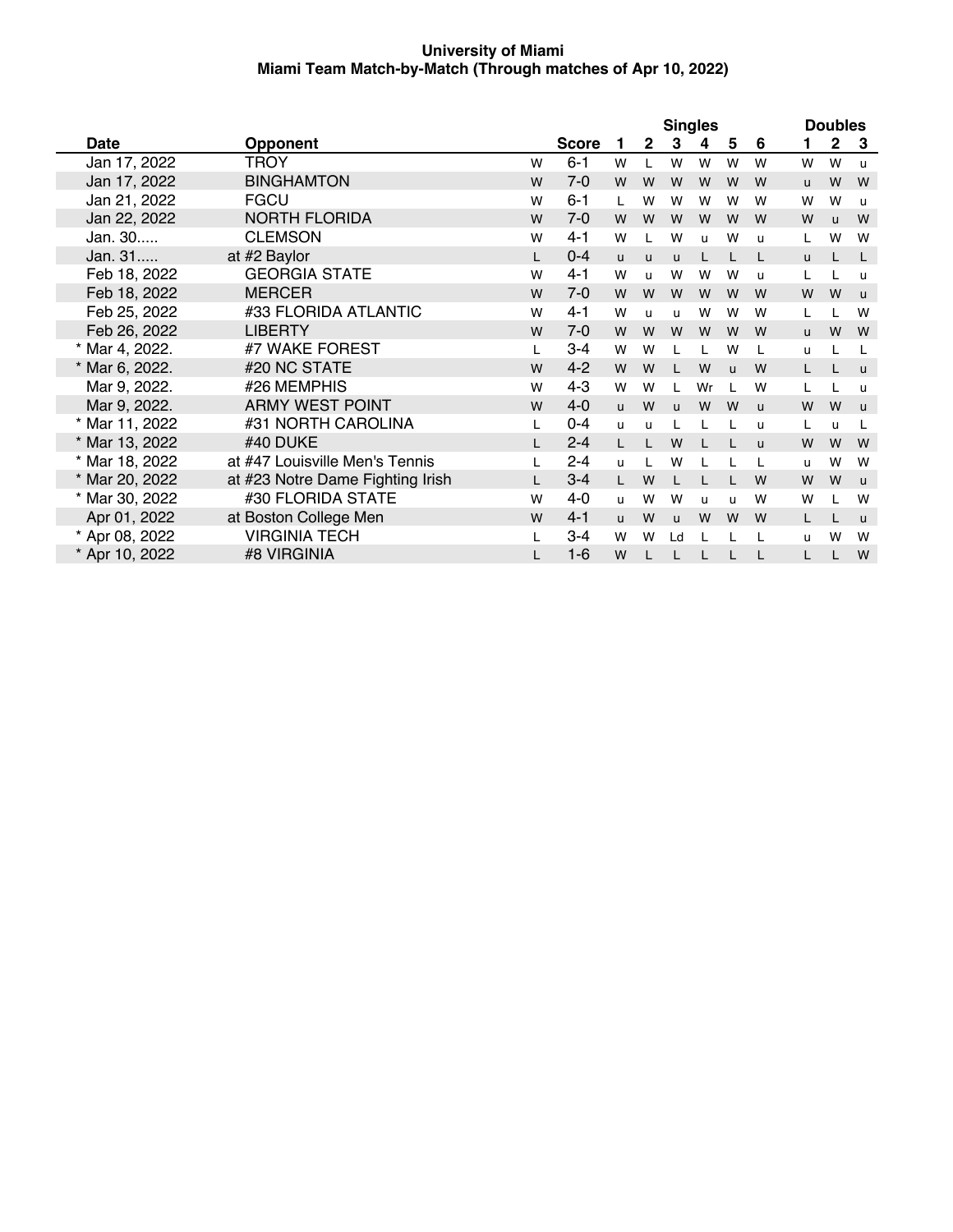#### **Franco Aubone**

|          | <b>SINGLES</b> | <b>Team/School</b>                           |    | Pos Opponent (Rank Nat/Reg) | <b>Singles score</b>               |
|----------|----------------|----------------------------------------------|----|-----------------------------|------------------------------------|
|          | Sept. 20       | vs Clemson                                   |    | Spencer Whitaker            | Lost 4-6, 1-6                      |
|          | Sept. 20       | vs Auburn                                    |    | <b>Tad Maclean</b>          | Lost $6-3, 6-7, 1-6$               |
|          | Sept. 20       | vs Vanderbilt                                |    | Connor Robb-Wilcox          | Won 6-2, 5-7, 6-4                  |
|          | Oct. 8, 2021   | vs Auburn                                    |    | <b>Jackson Ross</b>         | Won 2-6, 6-3, 6-4                  |
|          | Oct. 8, 2021   | vs UNC Wilmington                            |    | Danil Ozernov               | Won 6-0, 6-3                       |
|          | Oct. 8, 2021   | vs UNC Wilmington                            |    | Reece Falck                 | Lost $6-1$ , 5-7, $6-7$ (4-7)      |
|          | Oct. 21        | vs Georgia Southern                          |    | t-g1 Tao Castillo           | Lost 6-3, 3-6, 7-10                |
|          | Oct. 21        | vs South Florida                             |    | t-gc Sandeep Mohandoss      | Won 6-1, 6-2                       |
|          | Feb 18, 2022   | Mercer                                       | 6  | Samuel Barrow               | Won 6-2, 6-1                       |
|          |                | Mar 9, 2022 Army West Point                  |    | 5 Huarte, Jake              | Won 6-1, 6-3                       |
| $^\star$ |                | Mar 18, 2022 at #47 Louisville Men's Tennis  |    | 6 David Mizrahi             | Lost $6-4$ , $4-6$ , $6-7$ $(5-7)$ |
| $\star$  |                | Mar 20, 2022 at #23 Notre Dame Fighting Iris |    | 6 Brian Bilsey              | Won 6-2, 6-0                       |
| $\star$  | Mar 30, 2022   | #30 Florida State                            | 6  | John Bernard                | Won 6-1, 7-6 (9-7)                 |
|          |                | Apr 01, 2022 at Boston College Men           |    | 5 Jake Vassel               | Won 6-1, 6-1                       |
| $\star$  | Apr 08, 2022   | Virginia Tech                                | 6. | <b>Scott Sculley</b>        | Lost 7-5, 3-6, 3-6                 |

|         | <b>DOUBLES</b>    | <b>Team/School</b>         |                | Pos Opponent (Rank Nat/Reg)                 |                | Doubles score/partner              |
|---------|-------------------|----------------------------|----------------|---------------------------------------------|----------------|------------------------------------|
|         | Sept. 20          | vs Clemson                 |                | Ryuhei Azuma/Spencer Whitaker               | Lost           | 6-8/Casper Christensen             |
|         | Sept. 20          | vs Vanderbilt              |                | George Harwell/Max Freeman                  |                | Won 8-4/Dan Martin                 |
|         | Oct. 8            | vs UNC Charlotte           |                | Stefanos Savva/Mikhail Sokolovskiy          |                | Won 8-5/Bojan Jankulovski          |
|         | Oct. 8            | vs Ole Miss                |                | Jakob Cadonau/Lukas Engelhardt              |                | Lost 6-8/Bojan Jankulovski         |
|         | Oct. 8            | vs Georgia                 |                | Spencer Gray/Mathis Debru                   |                | Won 8-1/Bojan Jankulovski          |
|         | Nov. 4            | vs UNC Charlotte           |                | t-32 Stefanos Savva/Coy Simon               |                | Lost 4-6, 4-6/Benjamin Hannestad   |
|         | Nov. 4            | vs Montana State           |                | c32 Matej Panik/Daan Van Dijk               |                | Won 6-4, 7-6 (7-4)/Benjamin Hanne  |
|         | Nov. 4            | vs Middle Tennessee        |                | cqf Stijn Slump/Pavel Motl (21/-)           |                | Won 6-2, 6-4/Benjamin Hannestad    |
|         | Nov. 4            | vs Arkansas                |                | csf Melvin Manuel/Adrien Burdet             |                | Won 7-5, 6-3/Benjamin Hannestad    |
|         | Nov. 4            | vs Ohio State              |                | cfi Justin Boulais/James Trotter            |                | Won 4-6, 6-3, 10-7/Benjamin Hanne  |
|         | Oct. 21           | vs Georgia Tech            |                | t-32 Keshav Chopra/Chen Dong                |                | Won 8-7 (8-6)/Benjamin Hannestad   |
|         | Oct. 21           | vs South Florida           |                | t-16 Antonio Muniz Hidalg/Munuel Gonclaves  |                | Won 8-3/Benjamin Hannestad         |
|         | Oct. 21           | vs Georgia                 |                | t-qf Erik Grevelius/Blake Croyder           |                | Won 8-5/Benjamin Hannestad         |
|         | Oct. 21           | vs Georgia State           |                | t-sf Andrei Duarte/Roberts Grinvalds (43/-) |                | Won 2-6, 6-3, 10-6/Benjamin Hanne  |
|         | Oct. 21           | vs Georgia Tech            | t-fi           | Marcus McDaniel/Andres Martin (8/-)         |                | Lost 6-7 (2-7), 5-7/Benjamin Hanne |
|         | Jan 17            | Troy                       | $\mathbf{1}$   | Martens, Noah/Llinares, Vito                |                | Won 6-2/Benjamin Hannestad         |
|         | Jan 21            | <b>FGCU</b>                |                | DAMM, Max/JOHNSON, Magnus                   | Won            | 6-2/Benjamin Hannestad             |
|         | Jan 22            | North Florida              | $\mathbf{1}$   | Jonas Hartenstein/Jorge Nunez               |                | Won 6-2/Benjamin Hannestad         |
|         | Jan. 30           | Clemson                    |                | Ryuhei Azuma/Teodor Giusca                  | Lost           | 6-7 (2-7)/Benjamin Hannestad       |
|         | Jan. 31           | at #2 Baylor               | $\mathbf{1}$   | Finn Bass/Sven Lah (18/-)                   | $\blacksquare$ | 4-3, unfinished/Benjamin Hann      |
|         | Feb 18            | Georgia State              | 1              | Roberts Grinvalds/Andrei Duarte             | Lost           | 3-6/Benjamin Hannestad             |
|         | Feb 18            | Mercer                     |                | Lucas Wayenburg/David Georgadze             | <b>Won</b>     | 6-1/Benjamin Hannestad             |
|         | Feb <sub>25</sub> | #33 Florida Atlantic       | 1              | <b>Carles Sarrio/Hunter Robbins</b>         | Lost           | 4-6/Benjamin Hannestad             |
|         | Feb 26            | Liberty                    | $\mathbf{1}$   | Deji Thomas-Smith/Christiaan Worst          | $\blacksquare$ | 4-5, unfinished/Benjamin Hann      |
| $\star$ | Mar 4             | #7 Wake Forest             | 1              | Eduardo Nava/Ben Draper                     |                | 6-6 (6-6), unfinished/Benjamin     |
|         | Mar <sub>6</sub>  | #20 NC State               | $\mathbf{1}$   | Robin Catry/Luca Staeheli (34/-)            | Lost           | 3-6/Benjamin Hannestad             |
|         | Mar 9             | #26 Memphis                | 1              | David Stevenson/Jeremy Taylor (22/-)        | Lost           | 4-6/Benjamin Hannestad             |
|         | Mar 9             | Army West Point            | $\overline{2}$ | Eden Samuel/Huttepain, Diego                | <b>Won</b>     | 6-1/Juan Martin Jalif              |
| $\star$ | Mar 11            | #31 North Carolina         | 2              | Logan Zapp/Casey Kania (57/-)               |                | 3-5, unfinished/Juan Martin Jali   |
| $\star$ | <b>Mar 13</b>     | #40 Duke                   | $\mathbf{1}$   | Connor Krug/Sean Sculley                    | Won            | 6-2/Juan Martin Jalif              |
| $\star$ | <b>Mar 18</b>     | at #47 Louisville Men's Te |                | Natan Rodrigues/Matthew Fung                |                | 3-4, unfinished/Juan Martin Jali   |
|         | <b>Mar 20</b>     | at #23 Notre Dame Fighti   | 1.             | Axel Nefve/Matthew Che (42/-)               | <b>Won</b>     | 6-3/Juan Martin Jalif              |
| $\star$ | <b>Mar 30</b>     | #30 Florida State          |                | Maks Sllagy/J. Dous Karpenschif (77/-)      | Won            | 7-5/Juan Martin Jalif              |
|         | Apr 01            | at Boston College Men      |                | Juan Jose Bianchi/Max Motlagh               | Lost           | 2-6/Juan Martin Jalif              |
|         | Apr 08            | Virginia Tech              |                | Ryan Fishback/Alvaro Ariza                  |                | 4-4, unfinished/Juan Martin Jali   |
|         | Apr 10            | #8 Virginia                | $\mathbf{1}$   | Chris Rodesch/Bar Botzer (49/-)             | Lost           | 5-7/Juan Martin Jalif              |
|         |                   |                            |                |                                             |                |                                    |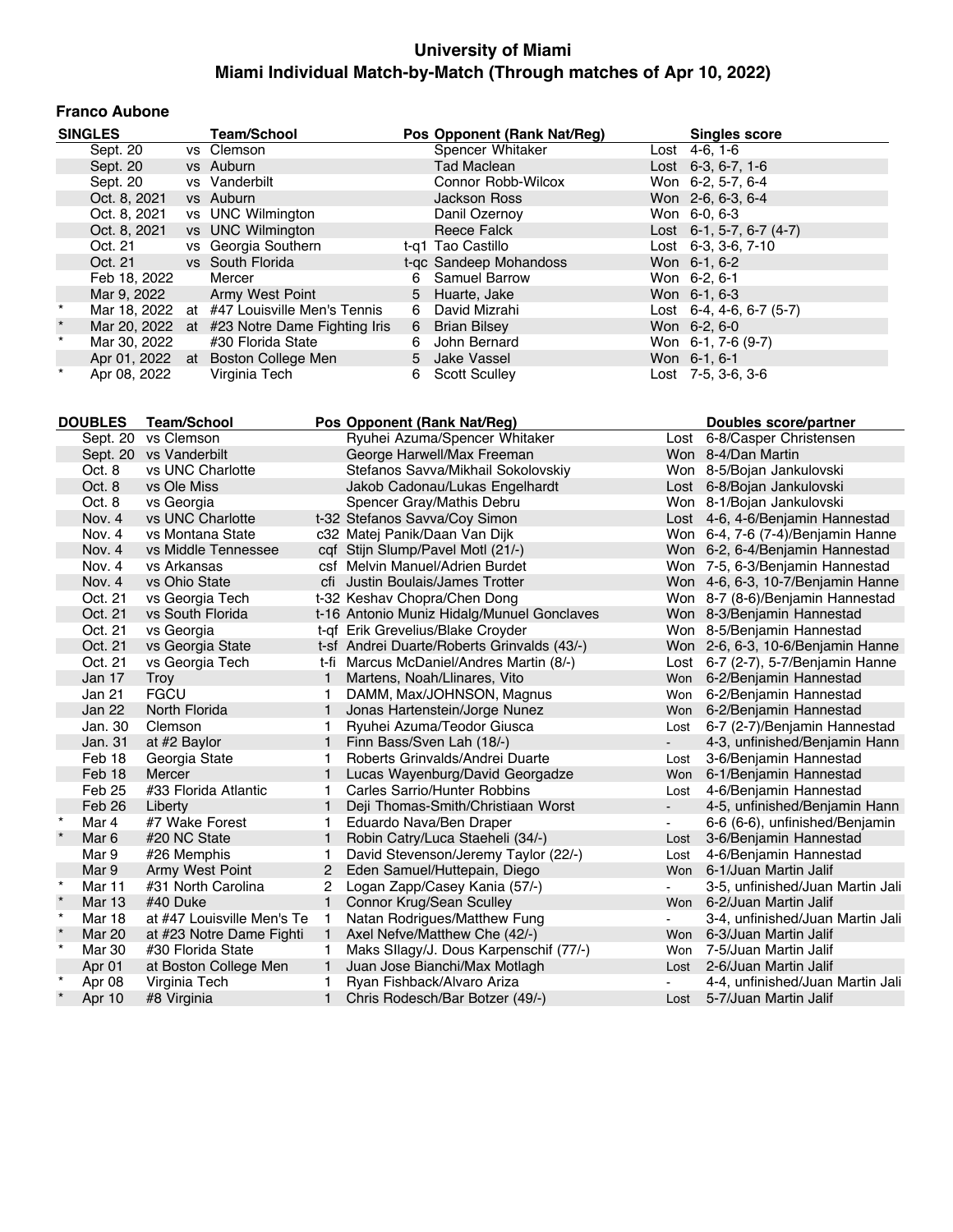## **Casper Christensen**

| <b>SINGLES</b>          |    | <b>Team/School</b>   |    | Pos Opponent (Rank Nat/Reg) |        | <b>Singles score</b>              |
|-------------------------|----|----------------------|----|-----------------------------|--------|-----------------------------------|
| Sept. 20                |    | vs Clemson           |    | <b>Matt Pitts</b>           |        | Won 7-6 (10-8), 0-6, 4-0, retired |
| Sept. 20                |    | vs Auburn            |    | Will Nolan                  |        | $Cost$ 0-6, 2-6                   |
| Sept. 20                |    | vs Vanderbilt        |    | Max Freeman                 |        | Won 1-6, 6-4, 6-3                 |
| Oct. 21                 |    | vs Stetson           |    | t-g1 Alexandre Hillhouse    |        | Won 6-4, 6-2                      |
| Oct. 21                 |    | vs Georgia           |    | t-g2 Mathis Debru           |        | Lost 7-5, 2-6, 11-13              |
| Jan 17, 2022            |    | Binghamton           |    | 6 Courage Crawford          |        | Won 6-0, 6-0                      |
| Jan 22, 2022            |    | North Florida        | 6  | <b>Breno Marques</b>        |        | Won 6-2, 6-2                      |
| Feb 18, 2022            |    | Georgia State        | 6  | Diego Padilha               | $\sim$ | 5-7, 6-2, unfinished              |
| Feb 18, 2022            |    | Mercer               | 5. | Marceau Fouilhoux           |        | Won 6-7 (3-7), 7-6 (7-2), 10-7    |
| Feb 25, 2022            |    | #33 Florida Atlantic | 6  | Finn Stodder                |        | Won 6-0, 7-6 (7-2)                |
| Feb 26, 2022            |    | Liberty              | 6  | Thando Longwe-Smit          |        | Won 6-4, 6-4                      |
| Mar 9, 2022             |    | Army West Point      | 6  | Haikal, Samuel              | ۰      | 6-4, 5-5, unfinished              |
| Apr 01, 2022            | at | Boston College Men   | 6  | Juan Jose Bianchi           |        | Won 6-4, 7-5                      |
| $\star$<br>Apr 10, 2022 |    | #8 Virginia          | 6  | Alexander Kiefer            |        | $Last 1-6.0-6$                    |

| <b>DOUBLES</b> | Team/School            | Pos Opponent (Rank Nat/Reg)        | Doubles score/partner       |
|----------------|------------------------|------------------------------------|-----------------------------|
|                | Sept. 20 vs Clemson    | Ryuhei Azuma/Spencer Whitaker      | Lost 6-8/Franco Aubone      |
|                | Sept. 20 vs Vanderbilt | Joubert Klopper/Connor Robb-Wilcox | Lost 5-8/Bojan Jankulovski  |
| Feb 18         | Mercer                 | 3 Danny Flynn/Samuel Macleod       | 4-4. unfinished/Martin Katz |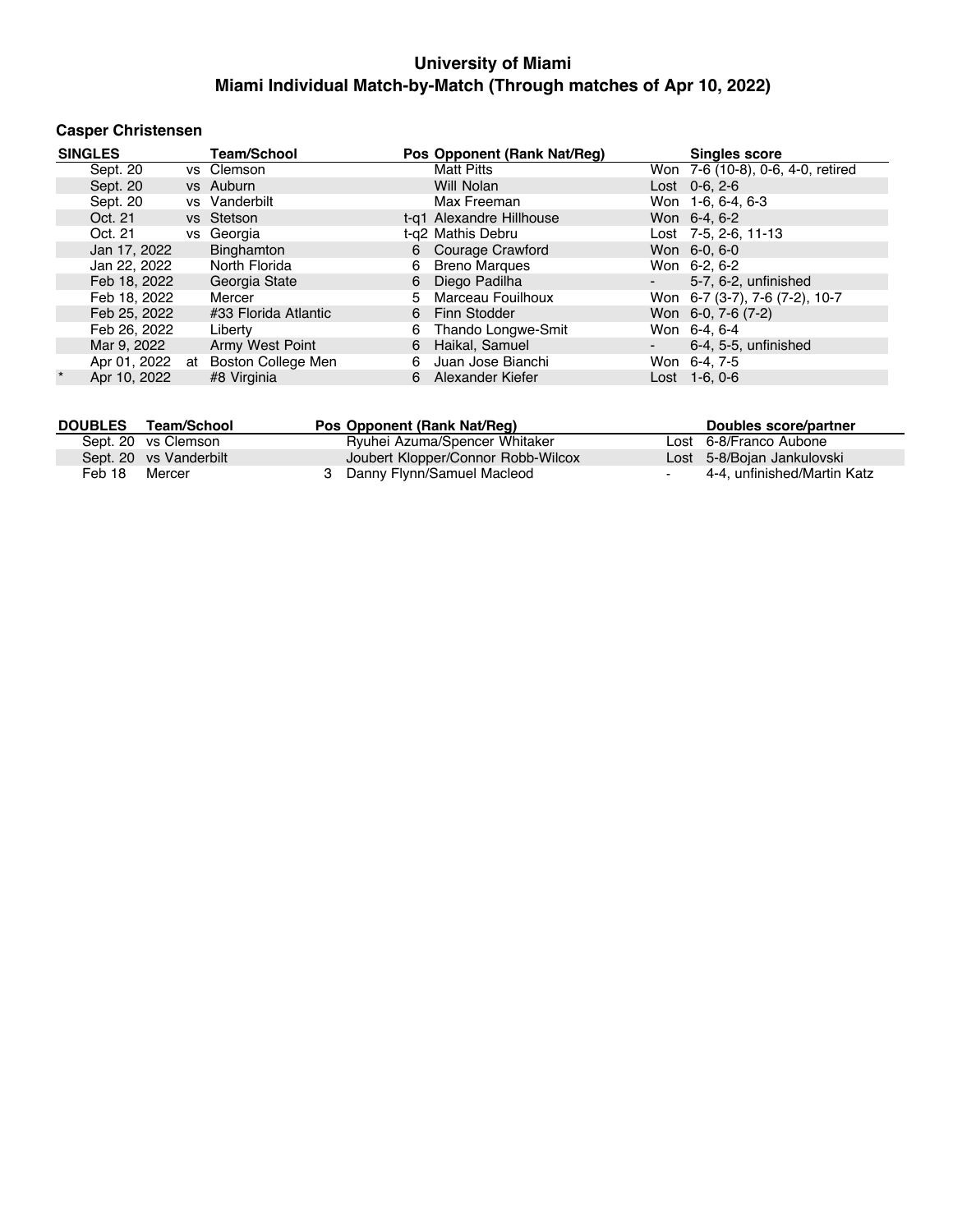#### **Ilarion Danilchenko**

| <b>SINGLES</b> |              | <b>Team/School</b> | Pos Opponent (Rank Nat/Reg) | <b>Singles score</b> |  |
|----------------|--------------|--------------------|-----------------------------|----------------------|--|
| Sept. 20       |              | vs Clemson         | Yizhou Liu                  | $Last 4-6, 0-6$      |  |
| Sept. 20       |              | vs Vanderbilt      | Macsen Sisam                | $Last 1-6, 3-6$      |  |
|                | Oct. 8, 2021 | vs UNC Wilmington  | Ignacio Sandoval            | Lost $5-7, 1-6$      |  |
|                | Oct. 8, 2021 | vs Ole Miss        | <b>Walker Stearns</b>       | Won 4-6, 6-1, 6-4    |  |
|                | Oct. 8, 2021 | vs Dartmouth       | Hikaru Takeda               | Won 4-6, 6-1, 6-2    |  |
| Oct. 21        |              | vs Mercer          | t-gc Alexandr Koliev        | Won 7-5, 6-3         |  |

| <b>DOUBLES</b> | Team/School         | Pos Opponent (Rank Nat/Req)        | Doubles score/partner    |
|----------------|---------------------|------------------------------------|--------------------------|
|                | Sept. 20 vs Clemson | Teodor Giusca/Yizhou Liu           | Won 8-6/Dan Martin       |
| Oct. 8         | vs South Carolina   | Jake Beasley/James Story           | Won 8-7 (7-5)/Dan Martin |
| Oct. 8         | vs Georgia          | Miguel Perez Pena/Britton Johnston | Won 8-5/Dan Martin       |
| Oct. 8         | vs Auburn           | Jan Galka/Jackson Ross             | Lost 1-8/Dan Martin      |
| Oct. 21        | vs Florida State    | t-32 Loris Pourroy/Youcef Rihane   | Won 8-4/Dan Martin       |
| Oct. 21        | vs Georgia          | t-16 Blake Croyder/Erik Grevelius  | Lost 2-8/Dan Martin      |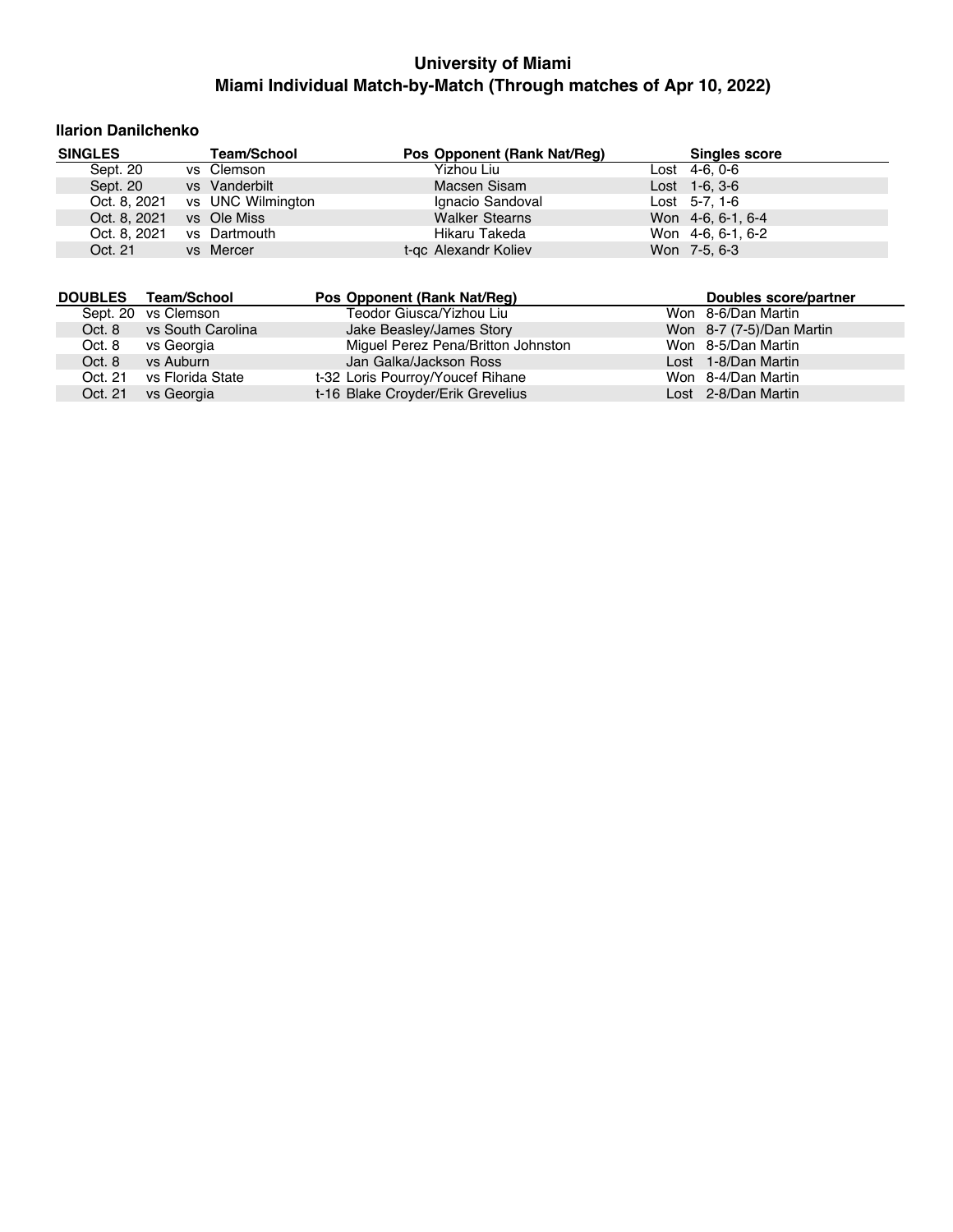| <b>Spencer Gray</b> |                     |                               |                           |
|---------------------|---------------------|-------------------------------|---------------------------|
| <b>SINGLES</b>      | Team/School         | Pos Opponent (Rank Nat/Req)   | <b>Singles score</b>      |
|                     | Team/School         |                               |                           |
| <b>DOUBLES</b>      |                     | Pos Opponent (Rank Nat/Req)   | Doubles score/partner     |
|                     | Sept. 20 vs Clemson | Trey Stinchcomb/Andrew Puscas | Won 8-6/Bojan Jankulovski |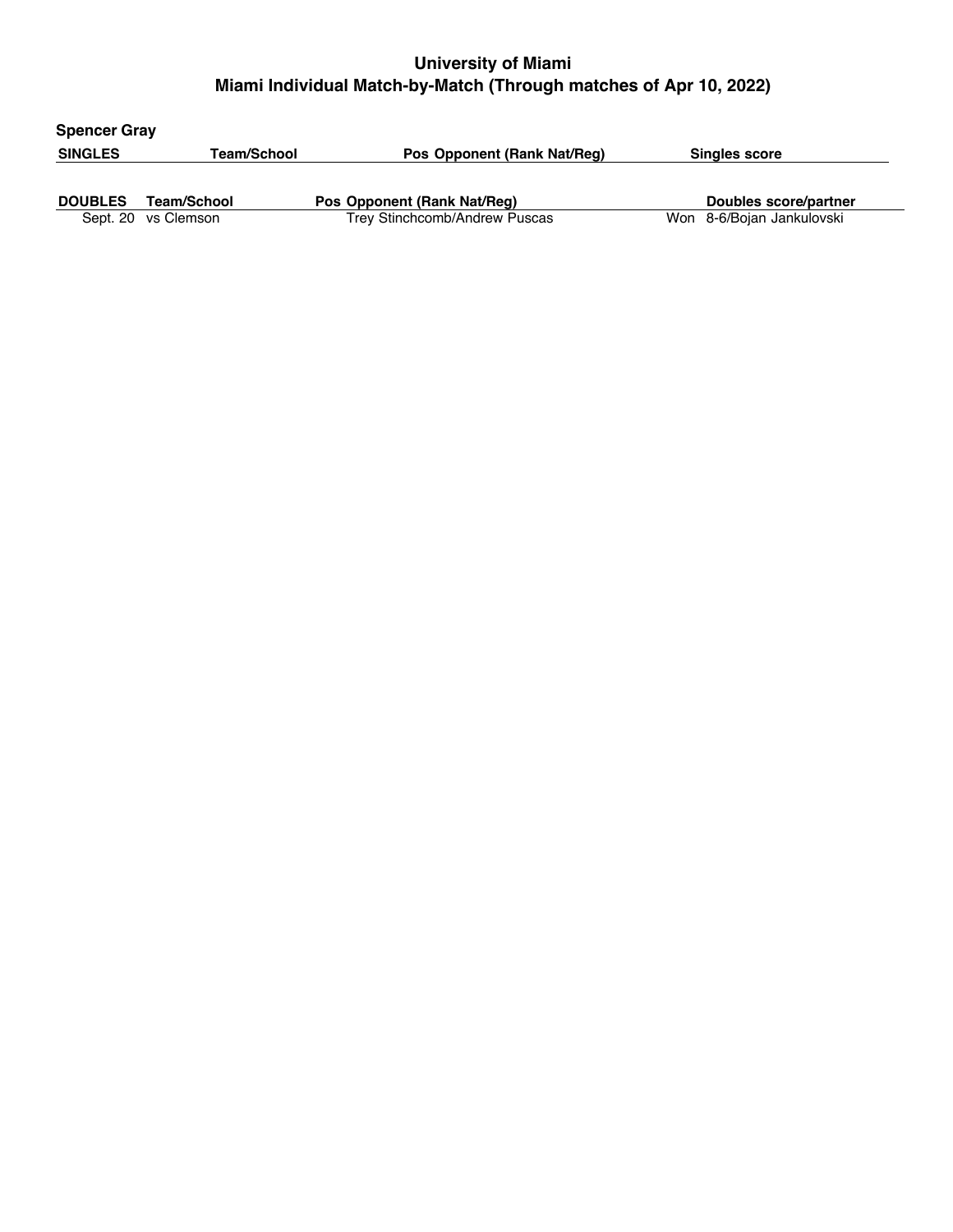## **Benjamin Hannestad**

|         | <b>SINGLES</b>   |                    | <b>Team/School</b>                           |                |                               | Pos Opponent (Rank Nat/Reg)                 |                 | <b>Singles score</b>              |
|---------|------------------|--------------------|----------------------------------------------|----------------|-------------------------------|---------------------------------------------|-----------------|-----------------------------------|
|         | Oct. 21          |                    | vs Florida Gulf Coast                        |                |                               | t-64 SEPULVEDA, Marcelo                     |                 | Lost 7-5, 2-6, 4-6                |
|         | Oct. 21          |                    | vs Kennesaw State                            |                |                               | C32 Raul Garcia                             |                 | Won 1-6, 6-4, 10-5                |
|         | Oct. 21          |                    | vs Georgia State                             |                |                               | C <sub>16</sub> Andrei Duarte               | Lost $3-6, 3-6$ |                                   |
|         | Oct. 21          |                    | vs Georgia                                   |                |                               | C16 Britton Johnston                        |                 | Won 6-3, 3-6, 10-3                |
|         | Oct. 21          |                    | vs Florida                                   |                |                               | CQ Mattias Siimar (103/-)                   | Lost $4-6, 3-6$ |                                   |
|         | Jan 17, 2022     |                    | Troy                                         |                | 3                             | Martens, Noah                               | Won 7-5, 6-0    |                                   |
|         |                  |                    |                                              |                |                               |                                             |                 |                                   |
|         | Jan 17, 2022     |                    | Binghamton                                   |                | 3                             | Kyle Weekes                                 | Won 6-2, 6-3    |                                   |
|         | Jan 21, 2022     |                    | <b>FGCU</b>                                  |                |                               | 2 SEPULVEDA, Marcelo                        |                 | Won 6-3, 5-7, 7-6 (8-6)           |
|         | Jan 22, 2022     |                    | North Florida                                |                | $\overline{2}$                | PJ Kotan                                    | Won 7-5, 6-3    |                                   |
|         | Jan. 30          |                    | Clemson                                      |                | 3                             | Jorge Plans Gonzalez                        |                 | Won 6-2, 4-6, 6-2                 |
|         | Jan. 31          |                    | at #2 Baylor                                 |                | 3                             | Sven Lah (48/-)                             |                 | 0-6, 6-1, 0-2, unfinished         |
|         | Feb 18, 2022     |                    | Georgia State                                |                | 3                             | Harvey Maughan                              | Won 6-4, 6-3    |                                   |
|         | Feb 25, 2022     |                    | #33 Florida Atlantic                         |                | 3                             | A. Fernandez Horta                          |                 | 6-2, 3-6, 4-4, unfinished         |
|         | Feb 26, 2022     |                    | Liberty                                      |                | 3                             | Rafael M. Da Silva                          | Won 6-3, 6-2    |                                   |
| $\star$ | Mar 4, 2022      |                    | #7 Wake Forest                               |                | 3                             | Eduardo Nava (62/-)                         |                 | Lost $2-6, 6-4, 4-6$              |
|         | Mar 6, 2022      |                    | #20 NC State                                 |                | 3                             | Luca Staeheli                               |                 | Lost $6-7$ (5-7), 0-6             |
|         | Mar 9, 2022      |                    | #26 Memphis                                  |                | 3                             | David Stevenson                             | Lost 2-6, 4-6   |                                   |
| $\star$ | Mar 11, 2022     |                    | #31 North Carolina                           |                | 3                             | Mac Kiger                                   | Lost $4-6, 1-6$ |                                   |
| $\star$ | Mar 13, 2022     |                    | #40 Duke                                     |                | 3                             | Connor Krug                                 | Won 6-2, 6-2    |                                   |
| $\star$ |                  |                    | Mar 18, 2022 at #47 Louisville Men's Tennis  |                | $\sqrt{2}$                    | Josh Howard-Tripp                           | Lost 2-6, 2-6   |                                   |
| $\star$ |                  |                    | Mar 20, 2022 at #23 Notre Dame Fighting Iris |                | 3                             | <b>Matthew Che</b>                          |                 | Lost 2-6, 6-7 (6-8)               |
| $\star$ | Mar 30, 2022     |                    |                                              |                | 3 <sup>7</sup>                |                                             | Won 6-3, 6-2    |                                   |
|         |                  |                    | #30 Florida State                            |                |                               | <b>Richard Thongoana</b>                    |                 |                                   |
|         |                  |                    | Apr 01, 2022 at Boston College Men           |                | 2                             | Will Kasten                                 | Won 6-0, 6-3    |                                   |
|         |                  |                    |                                              |                |                               |                                             |                 |                                   |
|         |                  |                    |                                              |                |                               |                                             |                 |                                   |
|         | <b>DOUBLES</b>   | <b>Team/School</b> |                                              |                | Pos Opponent (Rank Nat/Reg)   |                                             |                 | Doubles score/partner             |
|         | Nov. 4           |                    | vs UNC Charlotte                             |                | t-32 Stefanos Savva/Coy Simon |                                             |                 | Lost 4-6, 4-6/Franco Aubone       |
|         | Nov. 4           |                    | vs Montana State                             |                | c32 Matej Panik/Daan Van Dijk |                                             |                 | Won 6-4, 7-6 (7-4)/Franco Aubone  |
|         | Nov. 4           |                    | vs Middle Tennessee                          |                |                               | cqf Stijn Slump/Pavel Motl (21/-)           |                 | Won 6-2, 6-4/Franco Aubone        |
|         | Nov. 4           | vs Arkansas        |                                              |                |                               | csf Melvin Manuel/Adrien Burdet             |                 | Won 7-5, 6-3/Franco Aubone        |
|         | Nov. 4           | vs Ohio State      |                                              |                |                               | cfi Justin Boulais/James Trotter            |                 | Won 4-6, 6-3, 10-7/Franco Aubone  |
|         | Oct. 21          |                    | vs Georgia Tech                              |                | t-32 Keshav Chopra/Chen Dong  |                                             |                 | Won 8-7 (8-6)/Franco Aubone       |
|         | Oct. 21          |                    | vs South Florida                             |                |                               | t-16 Antonio Muniz Hidalg/Munuel Gonclaves  |                 | Won 8-3/Franco Aubone             |
|         | Oct. 21          | vs Georgia         |                                              |                |                               | t-qf Erik Grevelius/Blake Croyder           |                 | Won 8-5/Franco Aubone             |
|         | Oct. 21          |                    | vs Georgia State                             |                |                               | t-sf Andrei Duarte/Roberts Grinvalds (43/-) |                 | Won 2-6, 6-3, 10-6/Franco Aubone  |
|         | Oct. 21          |                    | vs Georgia Tech                              |                |                               | t-fi Marcus McDaniel/Andres Martin (8/-)    |                 | Lost 6-7 (2-7), 5-7/Franco Aubone |
|         | Jan 17           | Troy               |                                              | 1.             |                               | Martens, Noah/Llinares, Vito                |                 | Won 6-2/Franco Aubone             |
|         | Jan 17           | Binghamton         |                                              |                | 1 Shourya Verma/Dan Pergel    |                                             |                 | 4-2, unfinished/Martin Katz       |
|         | Jan 21           | <b>FGCU</b>        |                                              | 1.             |                               | DAMM, Max/JOHNSON, Magnus                   |                 | Won 6-2/Franco Aubone             |
|         | Jan 22           | North Florida      |                                              | 1              |                               | Jonas Hartenstein/Jorge Nunez               |                 | Won 6-2/Franco Aubone             |
|         | Jan. 30          | Clemson            |                                              | 1.             |                               | Ryuhei Azuma/Teodor Giusca                  | Lost            | 6-7 (2-7)/Franco Aubone           |
|         | Jan. 31          | at #2 Baylor       |                                              | $\mathbf{1}$   | Finn Bass/Sven Lah (18/-)     |                                             |                 | 4-3, unfinished/Franco Aubone     |
|         |                  |                    |                                              |                |                               | Roberts Grinvalds/Andrei Duarte             |                 |                                   |
|         | Feb 18           | Georgia State      |                                              | 1.             |                               |                                             | Lost            | 3-6/Franco Aubone                 |
|         | Feb 18           | Mercer             |                                              |                |                               | Lucas Wayenburg/David Georgadze             |                 | Won 6-1/Franco Aubone             |
|         | Feb 25           |                    | #33 Florida Atlantic                         | 1              |                               | Carles Sarrio/Hunter Robbins                | Lost            | 4-6/Franco Aubone                 |
|         | Feb 26           | Liberty            |                                              | 1              |                               | Deji Thomas-Smith/Christiaan Worst          | $\blacksquare$  | 4-5, unfinished/Franco Aubone     |
| $\star$ | Mar 4            | #7 Wake Forest     |                                              | 1.             | Eduardo Nava/Ben Draper       |                                             | $\blacksquare$  | 6-6 (6-6), unfinished/Franco Au   |
| $\star$ | Mar <sub>6</sub> | #20 NC State       |                                              | 1              |                               | Robin Catry/Luca Staeheli (34/-)            | Lost            | 3-6/Franco Aubone                 |
|         | Mar 9            | #26 Memphis        |                                              | 1              |                               | David Stevenson/Jeremy Taylor (22/-)        | Lost            | 4-6/Franco Aubone                 |
|         | Mar 9            |                    | Army West Point                              | 1              |                               | Woodman, A.J./Lake, Thomas                  | Won             | 6-1/Dan Martin                    |
| $\star$ | Mar 11           |                    | #31 North Carolina                           | 1.             |                               | Brian Cernoch/Mac Kiger (8/-)               | Lost            | 4-6/Dan Martin                    |
|         | Mar 13           | #40 Duke           |                                              | $\overline{2}$ | Faris Khan/Andrew Zhang       |                                             | Won             | 6-3/Martin Katz                   |
| $\star$ | <b>Mar 18</b>    |                    | at #47 Louisville Men's Te                   | 2              |                               | Etienne Donnet/Alex Wesbrooks               | Won             | 6-4/Martin Katz                   |
|         | Mar 20           |                    | at #23 Notre Dame Fighti                     | $\overline{2}$ |                               | Peter Conklin/Matthew Halpin                | Won             | 6-3/Martin Katz                   |
| $\star$ | Mar 30           |                    | #30 Florida State                            | 2              |                               | Andreja Petrovic/Loris Pourroy              | Lost            | 4-6/Martin Katz                   |
|         | Apr 01           |                    | at Boston College Men                        | 2              | Mason Fung/Jake Vassel        |                                             | Lost            | 3-6/Martin Katz                   |
| $\star$ |                  | Virginia Tech      |                                              | 2              | Matt Harper/Scott Sculley     |                                             | Won             | 6-3/Martin Katz                   |
|         | Apr 08           |                    |                                              |                |                               |                                             |                 |                                   |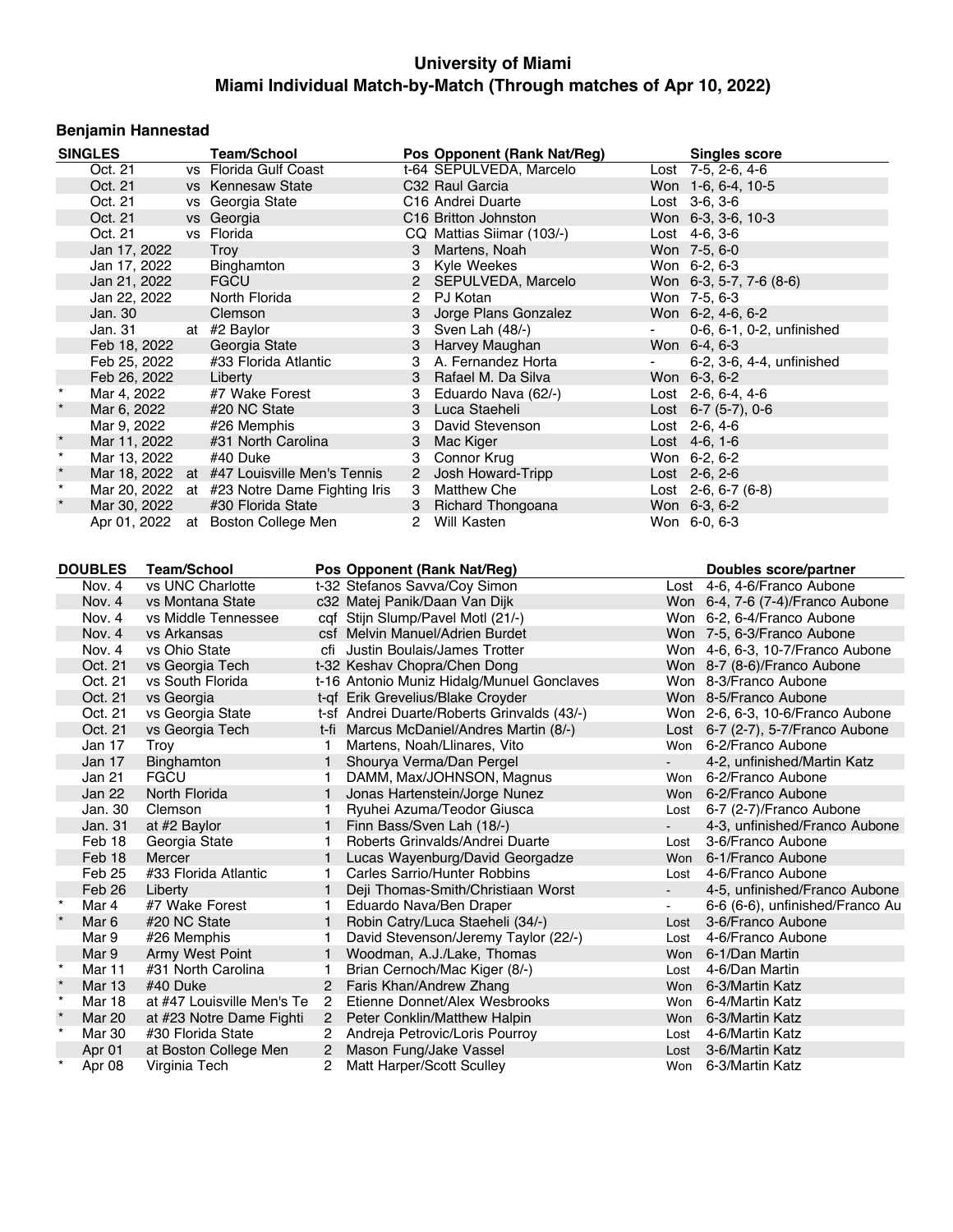### **Juan Martin Jalif**

|         | <b>SINGLES</b> | <b>Team/School</b>                           |                | Pos Opponent (Rank Nat/Reg) |                | <b>Singles score</b>       |
|---------|----------------|----------------------------------------------|----------------|-----------------------------|----------------|----------------------------|
|         | Sept. $20$     | vs Clemson                                   |                | Jorge Plans Gonzalez        |                | Lost $6-4, 6-7, 6-7$       |
|         | Sept. 20       | vs Auburn                                    |                | <b>Tyler Stice</b>          |                | Lost $4-6, 4-6$            |
|         | Sept. 20       | vs Vanderbilt                                |                | Marcus Ferreira (123/-)     |                | Lost 5-7, 5-7              |
|         | Oct. 8, 2021   | vs UNC Charlotte                             |                | Abhimanyu Vannemredd        |                | Won 1-0, retired           |
|         | Oct. 8, 2021   | vs Dartmouth                                 |                | Hikaru Takeda               |                | Won 6-4, 6-3               |
|         | Oct. 8, 2021   | vs UNC Wilmington                            |                | Gabriel Hurtado             |                | Won 3-6, 6-3, 6-4          |
|         | Oct. 8, 2021   | vs UNC Wilmington                            |                | <b>Richard Trey Mallory</b> |                | Lost 6-3, 3-6, 4-6         |
|         | Oct. 21        | vs Georgia                                   |                | t-64 Blake Croyder (122/-)  |                | Lost $6-3$ , $3-6$ , $1-6$ |
|         | Oct. 21        | vs Georgia State                             |                | C32 Roberts Grinvalds       |                | Lost 4-6, 4-6              |
|         | Jan 17, 2022   | Troy                                         | 6              | Tasker, Christopher         |                | Won 4-6, 6-2, 11-9         |
|         | Jan 21, 2022   | <b>FGCU</b>                                  | 6              | LOPEZ, Juan                 |                | Won 7-5, 6-7 (4-7), 10-8   |
|         | Jan 22, 2022   | North Florida                                | 5              | Jorge Nunez                 |                | Won 7-6 (7-1), 6-4         |
|         | Jan. 30        | Clemson                                      | 6              | <b>Maxwell Smith</b>        |                | 6-0, 4-6, 2-3, unfinished  |
|         | Jan. 31        | at #2 Baylor                                 | 6              | Juampi Mazzuchi             |                | Lost 3-6, 0-6              |
|         | Feb 18, 2022   | Mercer                                       | 3              | Danny Flynn                 |                | Won 6-3, 6-3               |
|         | Mar 4, 2022    | #7 Wake Forest                               |                | 5 Taha Baadi                |                | Won 6-3, 6-3               |
|         | Mar 6, 2022    | #20 NC State                                 | 5.             | Damien Salvestre            | $\blacksquare$ | 2-6, 6-4, 2-2, unfinished  |
|         | Mar 9, 2022    | #26 Memphis                                  | 5              | Pablo Alemany Malea         |                | Lost 2-6, 6-2, 4-6         |
|         | Mar 9, 2022    | Army West Point                              | 3              | Eden Samuel                 |                | 6-4, 5-2, unfinished       |
| $\star$ | Mar 11, 2022   | #31 North Carolina                           | 5              | Logan Zapp                  |                | Lost $2-6, 3-6$            |
| $\star$ | Mar 13, 2022   | #40 Duke                                     |                | 5 Edu Guell                 |                | Lost 6-7 (5-7), 4-6        |
| $\star$ |                | Mar 18, 2022 at #47 Louisville Men's Tennis  | 5              | Natan Rodrigues             |                | Lost 2-6, 7-6 (7-5), 5-7   |
| $\star$ |                | Mar 20, 2022 at #23 Notre Dame Fighting Iris | $\overline{4}$ | Connor Fu                   |                | Lost 3-6, 6-4, 5-7         |
|         |                | Apr 01, 2022 at Boston College Men           |                | 3 Oliver Worth              | $\sim 100$     | 6-2, 2-6, 5-2, unfinished  |
|         | Apr 08, 2022   | Virginia Tech                                |                | 4 Michael Shepheard         |                | Lost $2-6, 6-2, 2-6$       |
|         | Apr 10, 2022   | #8 Virginia                                  |                | 3 J vd Schulenburg (28/-)   |                | Lost $2-6$ , 1-6           |

|         | <b>DOUBLES</b>    | <b>Team/School</b>         |              | Pos Opponent (Rank Nat/Reg)            |            | <b>Doubles score/partner</b>    |
|---------|-------------------|----------------------------|--------------|----------------------------------------|------------|---------------------------------|
|         | Sept. 20          | vs Clemson                 |              | Matt Pitts/Maxwell Smith               |            | Won 8-6/Oren Vasser             |
|         | Sept. 20          | vs Vanderbilt              |              | <b>Marcus Ferreira/Michael Ross</b>    |            | Lost 4-8/Oren Vasser            |
|         | Oct. 8            | vs Auburn                  |              | Mathis Debru/Spencer Gray              | Lost       | 6-8/Oren Vasser                 |
|         | Oct. 8            | vs Vanderbilt              |              | Joubert Klopper/Connor Robb-Wilcox     |            | Lost 2-8/Oren Vasser            |
|         | Oct. 21           | vs Florida Atlantic        |              | t-q1 Gerard Escandell/Nicolas Jadoun   |            | Won 8-2/Bojan Jankulovski       |
|         | Oct. 21           | vs Georgia Southern        |              | t-q2 Alex Roumpis/Valentin Dun         |            | Won 8-6/Bojan Jankulovski       |
|         | Oct. 21           | vs Florida                 |              | t-32 Abedallah Shelbayh/Nate Bonetto   |            | Won 8-7 (7-3)/Bojan Jankulovski |
|         | Oct. 21           | vs Stetson                 |              | t-16 Diogo Marques/Clement Hamel       |            | Won 8-5/Bojan Jankulovski       |
|         | Jan 17            | Troy                       | 2            | Simkin, Nicolas/Tasker, Christopher    | Won        | 6-2/Martin Katz                 |
|         | Jan 17            | Binghamton                 | 3            | Adi Ben-Ari/Courage Crawford           | Won        | 6-1/Bojan Jankulovski           |
|         | Jan 21            | <b>FGCU</b>                |              | MONTES, Juan/SEPULVEDA, Marcelo        | Won        | 6-3/Martin Katz                 |
|         | Jan 22            | North Florida              | 3            | Rodrigo Crespo/PJ Kotan                | <b>Won</b> | 7-5/Bojan Jankulovski           |
|         | Jan. 30           | Clemson                    | 2            | Maxwell Smith/Trey Stinchcomb          | Won        | 7-6 (7-4)/Martin Katz           |
|         | Jan. 31           | at #2 Baylor               |              | Matias Soto/Juampi Mazzuchi            | Lost       | 2-6/Martin Katz                 |
|         | Feb 18            | Georgia State              | 3            | Diego Padilha/Patrick Lazo             |            | 1-5, unfinished/Bojan Jankulov  |
|         | Feb 25            | #33 Florida Atlantic       |              | Kevin Huempfner/Filip Krolo            | Lost       | 4-6/Dan Martin                  |
|         | Feb <sub>26</sub> | Liberty                    |              | Rafael M. Da Silva/Nicaise Muamba      | Won        | 6-4/Oren Vasser                 |
|         | Mar 4             | #7 Wake Forest             |              | Siddhant Banthia/Jurabek Karimov       | Lost       | 2-6/Oren Vasser                 |
|         | Mar 6             | #20 NC State               |              | Fons Van Sambeek/Martins Rocens (51/-) | Lost       | 2-6/Oren Vasser                 |
|         | Mar 9             | #26 Memphis                |              | Oscar Cutting/Pablo Alemany Malea      | Lost       | 3-6/Bojan Jankulovski           |
|         | Mar 9             | Army West Point            |              | Eden Samuel/Huttepain, Diego           | Won        | 6-1/Franco Aubone               |
| $\star$ | <b>Mar 11</b>     | #31 North Carolina         | 2            | Logan Zapp/Casey Kania (57/-)          |            | 3-5, unfinished/Franco Aubone   |
| $\star$ | <b>Mar 13</b>     | #40 Duke                   |              | Connor Krug/Sean Sculley               |            | Won 6-2/Franco Aubone           |
| $\star$ | <b>Mar 18</b>     | at #47 Louisville Men's Te | $\mathbf{1}$ | Natan Rodrigues/Matthew Fung           |            | 3-4, unfinished/Franco Aubone   |
| $\star$ | Mar 20            | at #23 Notre Dame Fighti   | 1.           | Axel Nefve/Matthew Che (42/-)          | Won        | 6-3/Franco Aubone               |
| $\star$ | Mar 30            | #30 Florida State          | $\mathbf{1}$ | Maks Sllagy/J. Dous Karpenschif (77/-) | Won        | 7-5/Franco Aubone               |
|         | Apr 01            | at Boston College Men      |              | Juan Jose Bianchi/Max Motlagh          | Lost       | 2-6/Franco Aubone               |
|         | Apr 08            | Virginia Tech              | 1            | Ryan Fishback/Alvaro Ariza             |            | 4-4, unfinished/Franco Aubone   |
| $\star$ | Apr 10            | #8 Virginia                |              | Chris Rodesch/Bar Botzer (49/-)        | Lost       | 5-7/Franco Aubone               |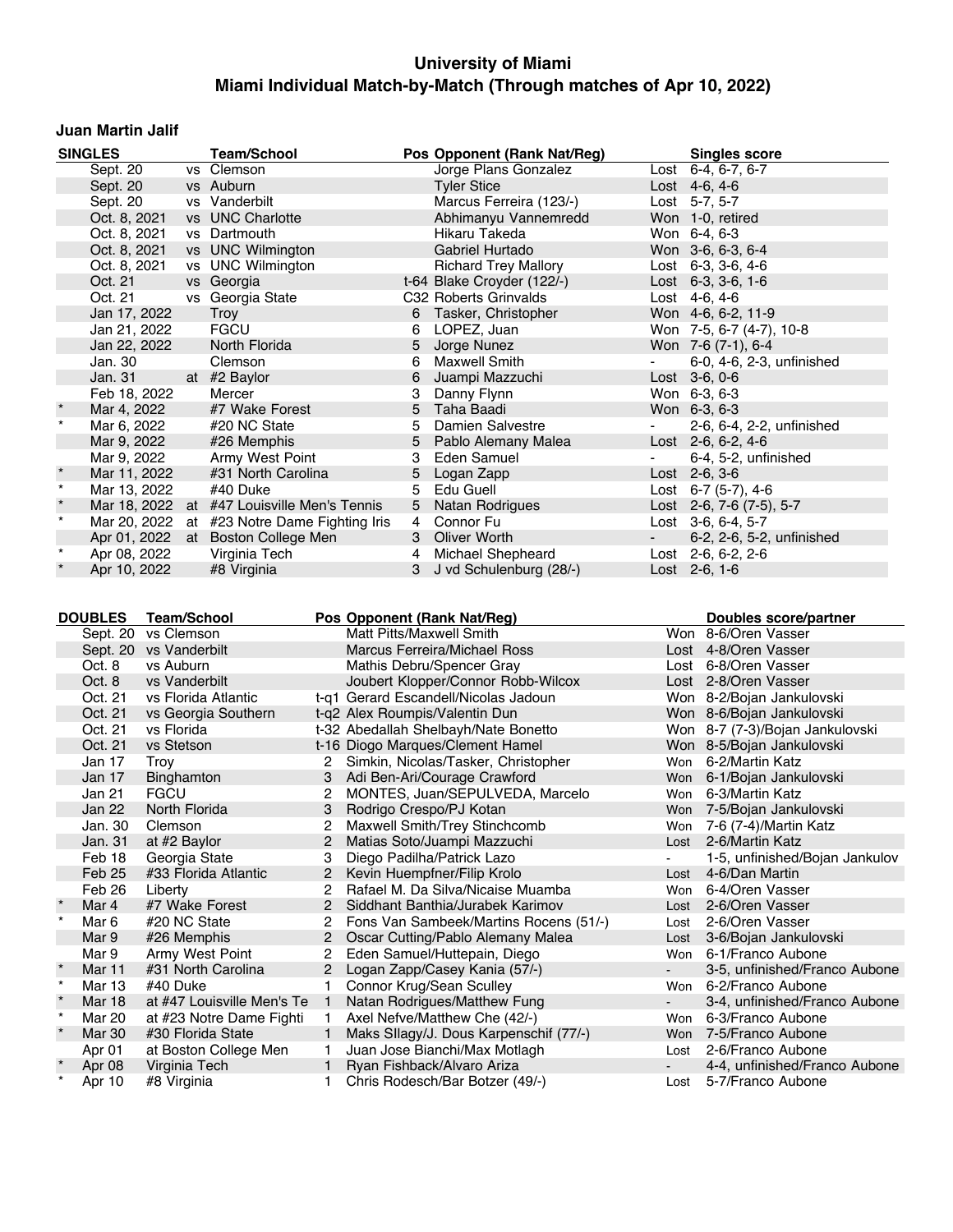| Bojan Jankuloski |                                    |                                |                                        |
|------------------|------------------------------------|--------------------------------|----------------------------------------|
| <b>SINGLES</b>   | Team/School                        | Pos Opponent (Rank Nat/Req)    | <b>Singles score</b>                   |
|                  | Apr 01, 2022 at Boston College Men | Max Motlagh                    | 6-7, 3-0, unfinished<br>$\blacksquare$ |
| <b>DOUBLES</b>   | Team/School                        | Pos Opponent (Rank Nat/Req)    | <b>Doubles score/partner</b>           |
| Apr 01           | at Boston College Men              | Will Kasten/Matt Campbell<br>3 | 4-5, unfinished/Oren Vasser            |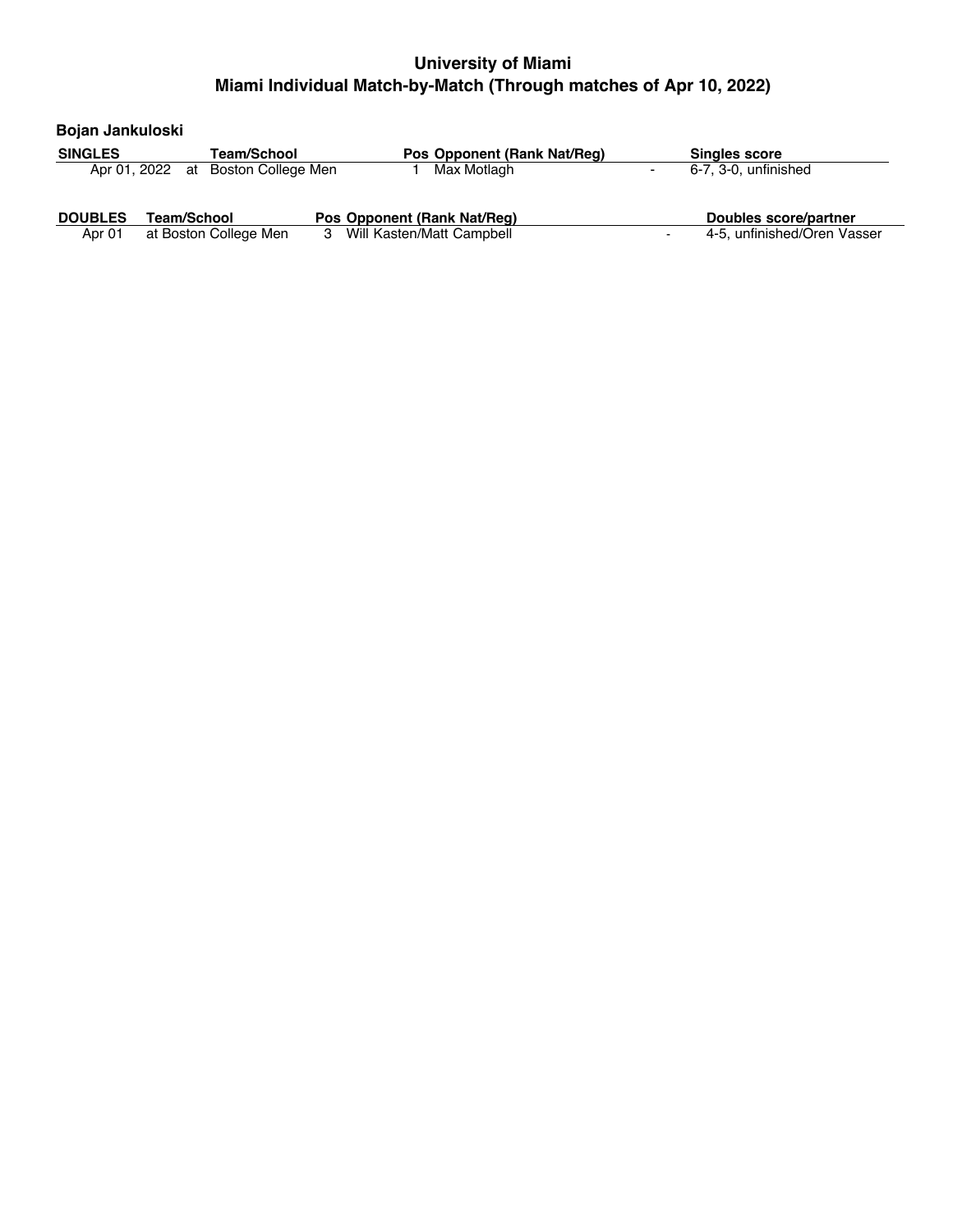# **Bojan Jankulovski**

|         | <b>SINGLES</b> | <b>Team/School</b>                           |                       | Pos Opponent (Rank Nat/Reg) |                     | <b>Singles score</b>                   |
|---------|----------------|----------------------------------------------|-----------------------|-----------------------------|---------------------|----------------------------------------|
|         | Sept. 20       | vs Clemson                                   |                       | Teodor Giusca               |                     | $\overline{\text{Last}}$ 6-3, 1-6, 1-6 |
|         | Sept. 20       | vs Auburn                                    |                       | Finn Murgett                |                     | Lost $4-6, 6-4, 3-6$                   |
|         | Sept. 20       | vs Vanderbilt                                |                       | George Harwell (43/-)       |                     | Lost 2-6, 2-6                          |
|         | Oct. 8, 2021   | vs Tennessee                                 |                       | Mark Wallner                |                     | Won 6-2, 1-6, 7-6 (7-4)                |
|         | Oct. 8, 2021   | vs South Carolina                            |                       | James Story                 |                     | Lost 5-7, 4-6                          |
|         | Oct. 8, 2021   | vs UNC Charlotte                             |                       | Mikhail Sokolovskiy         |                     | Won 6-4, 7-5                           |
|         | Oct. 8, 2021   | vs Auburn                                    |                       | Jan Galka                   |                     | Lost 1-6, 2-6                          |
|         | Oct. 21        | vs Florida Gulf Coast                        |                       | t-64 STEFANACCI, Gugli      |                     | Won 7-6 (7-1), 6-1                     |
|         | Oct. 21        | vs South Florida                             |                       | t-32 Ivan Yatsuk            |                     | Won 6-4, 4-6, 6-3                      |
|         | Oct. 21        | vs Georgia Tech                              |                       | t-16 Andres Martin (31/-)   |                     | Lost 7-6 (7-4), 3-6, 1-6               |
|         | Jan 17, 2022   | Troy                                         | 1.                    | Antuna, Pelayo              |                     | Won 6-2, 6-4                           |
|         | Jan 17, 2022   | Binghamton                                   | $\mathbf{1}$          | Shourya Verma               |                     | Won 6-2, 6-2                           |
|         | Jan 21, 2022   | <b>FGCU</b>                                  | 1                     | JOHNSON, Magnus             |                     | Lost $5-7, 4-6$                        |
|         | Jan. 30        | Clemson                                      | 2                     | Teodor Giusca (109/-)       |                     | Lost 2-6, 0-6                          |
|         | Jan. 31        | at #2 Baylor                                 | 2                     | Matias Soto                 | $\sim 100$          | 4-6, 1-4, unfinished                   |
|         | Feb 18, 2022   | Georgia State                                |                       | 2 Andrei Duarte             | $\omega_{\rm{max}}$ | 5-7, 4-4, unfinished                   |
|         | Feb 18, 2022   | Mercer                                       |                       | David Georgadze             |                     | Won 6-1, 6-2                           |
|         | Feb 25, 2022   | #33 Florida Atlantic                         |                       | 2 Kevin Huempfner           |                     | 6-4, 2-6, 0-2, unfinished              |
|         | Feb 26, 2022   | Liberty                                      | $\overline{2}$        | Josh Wilson                 |                     | Won 6-7 (5-7), 7-6 (7-5), 10-8         |
|         | Mar 4, 2022    | #7 Wake Forest                               | $\overline{2}$        | <b>Rrezart Cungu</b>        |                     | Won 7-6 (7-5), 4-6, 6-1                |
| $\star$ | Mar 6, 2022    | #20 NC State                                 | 2                     | Robin Catry (101/-)         |                     | Won 6-4, 6-4                           |
|         | Mar 9, 2022    | #26 Memphis                                  | $\overline{2}$        | Jeremy Taylor (113/-)       |                     | Won 7-5, 6-3                           |
|         | Mar 9, 2022    | Army West Point                              | $\overline{2}$        | Woodman, A.J.               |                     | Won 6-3, 6-3                           |
| $\star$ | Mar 11, 2022   | #31 North Carolina                           | $\mathbf{2}$          | Benjamin Sigouin            |                     | 4-6, 3-2, unfinished                   |
| $\star$ | Mar 13, 2022   | #40 Duke                                     | $\overline{2}$        | Andrew Zhang                |                     | Lost 4-6, 4-6                          |
| $\star$ |                | Mar 18, 2022 at #47 Louisville Men's Tennis  | 3 <sup>1</sup>        | Tin Chen                    |                     | Won 6-1, 6-4                           |
| $\star$ |                | Mar 20, 2022 at #23 Notre Dame Fighting Iris |                       | 2 Aditya Vashistha          |                     | Won 7-5, 6-4                           |
| $\star$ | Mar 30, 2022   | #30 Florida State                            |                       | 2 Andreja Petrovic          |                     | Won 6-3, 6-1                           |
| $\star$ | Apr 08, 2022   | Virginia Tech                                | $\mathbf{2}^{\prime}$ | Hugo Maia                   |                     | Won 6-1, 6-4                           |
| $\star$ | Apr 10, 2022   | #8 Virginia                                  |                       | 2 Chris Rodesch (19/-)      |                     | Lost $4-6, 6-7 (4-7)$                  |

|         | <b>DOUBLES</b> | <b>Team/School</b>         |   | Pos Opponent (Rank Nat/Reg)          |      | Doubles score/partner            |
|---------|----------------|----------------------------|---|--------------------------------------|------|----------------------------------|
|         | Sept. 20       | vs Clemson                 |   | Trey Stinchcomb/Andrew Puscas        |      | Won 8-6/Spencer Gray             |
|         | Sept. 20       | vs Vanderbilt              |   | Joubert Klopper/Connor Robb-Wilcox   |      | Lost 5-8/Casper Christensen      |
|         | Oct. 8         | vs UNC Charlotte           |   | Stefanos Savva/Mikhail Sokolovskiy   |      | Won 8-5/Franco Aubone            |
|         | Oct. 8         | vs Ole Miss                |   | Jakob Cadonau/Lukas Engelhardt       |      | Lost 6-8/Franco Aubone           |
|         | Oct. 8         | vs Georgia                 |   | Spencer Gray/Mathis Debru            |      | Won 8-1/Franco Aubone            |
|         | Oct. 21        | vs Florida Atlantic        |   | t-q1 Gerard Escandell/Nicolas Jadoun |      | Won 8-2/Juan Martin Jalif        |
|         | Oct. 21        | vs Georgia Southern        |   | t-g2 Alex Roumpis/Valentin Dun       |      | Won 8-6/Juan Martin Jalif        |
|         | Oct. 21        | vs Florida                 |   | t-32 Abedallah Shelbayh/Nate Bonetto |      | Won 8-7 (7-3)/Juan Martin Jalif  |
|         | Oct. 21        | vs Stetson                 |   | t-16 Diogo Marques/Clement Hamel     |      | Won 8-5/Juan Martin Jalif        |
|         | Jan 17         | <b>Binghamton</b>          | 3 | Adi Ben-Ari/Courage Crawford         |      | Won 6-1/Juan Martin Jalif        |
|         | Jan 22         | North Florida              | 3 | Rodrigo Crespo/PJ Kotan              | Won  | 7-5/Juan Martin Jalif            |
|         | Feb 18         | Georgia State              | 3 | Diego Padilha/Patrick Lazo           |      | 1-5, unfinished/Juan Martin Jali |
|         | Mar 9          | #26 Memphis                | 2 | Oscar Cutting/Pablo Alemany Malea    | Lost | 3-6/Juan Martin Jalif            |
|         | Mar 11         | #31 North Carolina         | 3 | Benjamin Sigouin/Peter Murphy        | Lost | 3-6/Martin Katz                  |
| $\star$ | Mar 13         | #40 Duke                   | 3 | Garrett Johns/Andrew Dale            | Won  | 6-2/Dan Martin                   |
| $\star$ | <b>Mar 18</b>  | at #47 Louisville Men's Te | 3 | Sergio Hernandez/Tin Chen            | Won  | 6-2/Dan Martin                   |
|         | Mar 20         | at #23 Notre Dame Fighti   | 3 | Connor Fu/Jean-Marc Malkowski        |      | unfinished/Dan Martin            |
|         | Mar 30         | #30 Florida State          | 3 | Alex Bulte/Youcef Rihane             | Won  | 6-0/Dan Martin                   |
|         | Apr 08         | Virginia Tech              | 3 | Carlo Donato/Michael Shepheard       | Won  | 6-1/Dan Martin                   |
|         | Apr 10         | #8 Virginia                |   | Alexander Kiefer/Jackson Allen       |      | Won 6-1/Dan Martin               |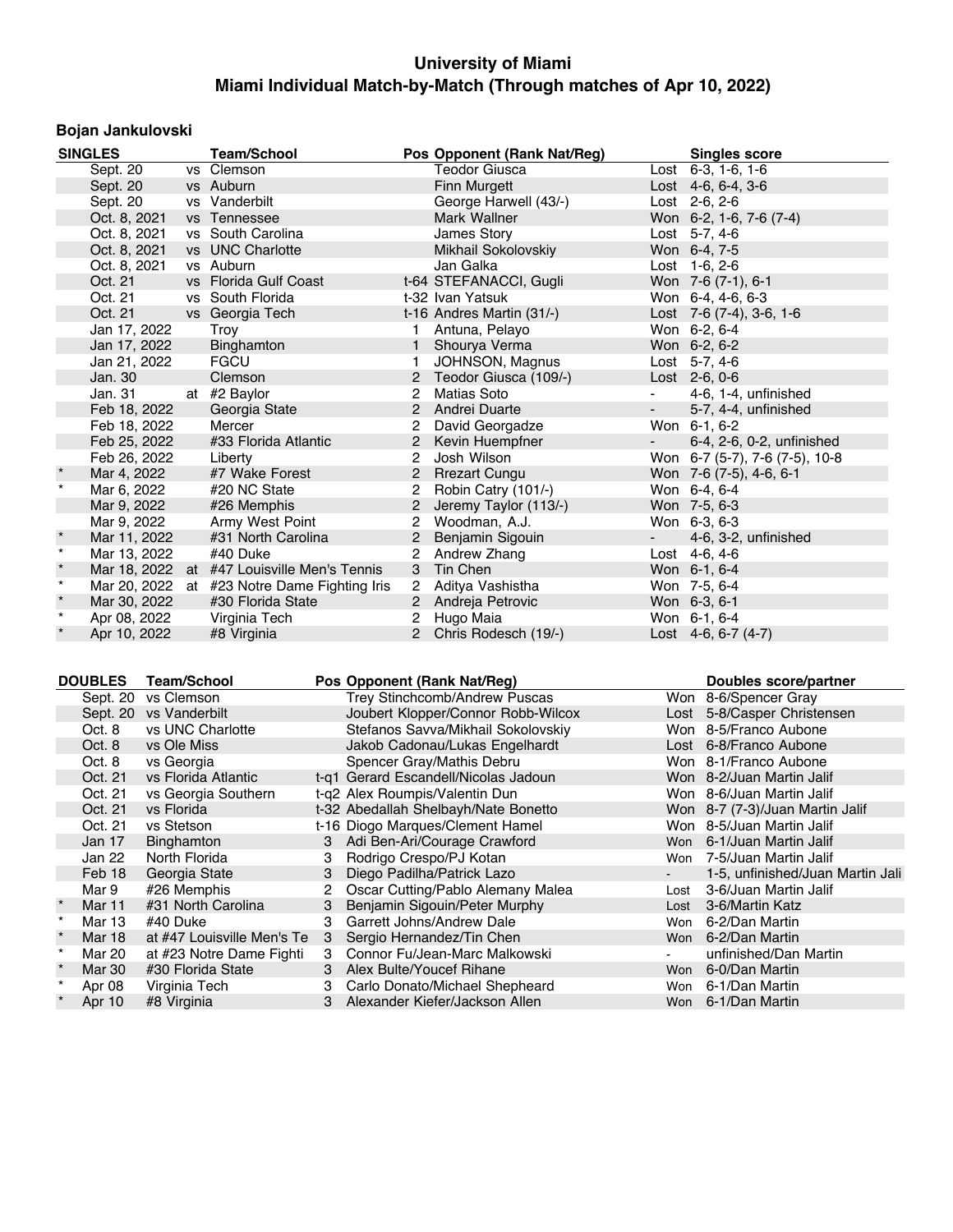## **Martin Katz**

|         | <b>SINGLES</b>   |                              | <b>Team/School</b>                           |                      |                 | Pos Opponent (Rank Nat/Reg)                                 |                          | <b>Singles score</b>                      |
|---------|------------------|------------------------------|----------------------------------------------|----------------------|-----------------|-------------------------------------------------------------|--------------------------|-------------------------------------------|
|         | Jan 17, 2022     |                              | Troy                                         |                      | $\overline{4}$  | Bernard, Manuel                                             |                          | Won 6-2, 7-6 (7-3)                        |
|         | Jan 17, 2022     |                              | Binghamton                                   |                      | 5               | Adi Ben-Ari                                                 | Won 6-2, 6-0             |                                           |
|         | Jan 21, 2022     |                              | <b>FGCU</b>                                  |                      | 5               | STEFANACCI, Gugli                                           | Won 6-3, 6-3             |                                           |
|         | Jan 22, 2022     |                              | North Florida                                |                      | 4               | <b>Matt Carroll</b>                                         |                          | Won 7-6 (8-6), 6-3                        |
|         | Jan. 30          |                              | Clemson                                      |                      | 5               | <b>Matt Pitts</b>                                           | Won 6-3, 6-4             |                                           |
|         | Jan. 31          |                              | at #2 Baylor                                 |                      | 5               | <b>Finn Bass</b>                                            | Lost 3-6, 1-6            |                                           |
|         | Feb 18, 2022     |                              | Georgia State                                |                      | 5               | Patrick Lazo                                                |                          | Won 7-6 (8-6), 6-2                        |
|         | Feb 18, 2022     |                              | Mercer                                       |                      | $\overline{4}$  | Samuel Macleod                                              | Won 6-3, 6-3             |                                           |
|         | Feb 25, 2022     |                              | #33 Florida Atlantic                         |                      | 5               | Gerard Escandell                                            | Won 6-4, 6-1             |                                           |
|         | Feb 26, 2022     |                              | Liberty                                      |                      | 5               | Deji Thomas-Smith                                           | Won 6-0, 6-4             |                                           |
|         | Mar 4, 2022      |                              | #7 Wake Forest                               |                      | 6               | Jakob Schnaitter                                            | Lost 3-6, 2-6            |                                           |
| $\star$ | Mar 6, 2022      |                              | #20 NC State                                 |                      | 6               | <b>Braden Shick</b>                                         | Won 6-3, 6-2             |                                           |
|         | Mar 9, 2022      |                              | #26 Memphis                                  |                      | 6               | <b>Harry Rock</b>                                           | Won 6-2, 6-2             |                                           |
|         | Mar 9, 2022      |                              | Army West Point                              |                      | $\overline{4}$  | Lake, Thomas                                                | Won 6-2, 6-1             |                                           |
| $\star$ | Mar 11, 2022     |                              | #31 North Carolina                           |                      | 6               | Anuj Watane                                                 |                          | 6-4, 1-2, unfinished                      |
|         | Mar 13, 2022     |                              | #40 Duke                                     |                      | 6               | <b>Andrew Dale</b>                                          | $\overline{\phantom{a}}$ | 7-5, 6-6 (3-3), unfinished                |
| $\star$ |                  |                              | Mar 18, 2022 at #47 Louisville Men's Tennis  |                      | 4               | Sergio Hernandez                                            |                          | Lost $6-7$ (5-7), 3-6                     |
| $\star$ |                  |                              | Mar 20, 2022 at #23 Notre Dame Fighting Iris |                      | $5\phantom{.0}$ | Peter Conklin                                               | Lost $5-7, 2-6$          |                                           |
| $\star$ | Mar 30, 2022     |                              | #30 Florida State                            |                      | 5               | Youcef Rihane                                               |                          | 7-6 (7-4), 4-4, unfinished                |
|         |                  |                              | Apr 01, 2022 at Boston College Men           |                      | 4               | <b>Matt Campbell</b>                                        | Won 6-2, 6-2             |                                           |
|         | Apr 08, 2022     |                              | Virginia Tech                                |                      | 5               | Alberto Orso                                                |                          | Lost 2-6, 6-7 (3-7)                       |
|         | Apr 10, 2022     |                              | #8 Virginia                                  |                      | 5               | Gianni Ross                                                 | Lost 2-6, 2-6            |                                           |
|         |                  |                              |                                              |                      |                 |                                                             |                          |                                           |
|         | <b>DOUBLES</b>   | <b>Team/School</b>           |                                              |                      |                 | Pos Opponent (Rank Nat/Reg)                                 |                          | Doubles score/partner                     |
|         | Jan 17           | Troy                         |                                              | $\mathbf{2}$         |                 | Simkin, Nicolas/Tasker, Christopher                         | Won                      | 6-2/Juan Martin Jalif                     |
|         | Jan 17           | Binghamton                   |                                              | $\mathbf{1}$         |                 | Shourya Verma/Dan Pergel                                    |                          | 4-2, unfinished/Benjamin Hann             |
|         | Jan 21           | <b>FGCU</b>                  |                                              | $\mathbf{2}^{\circ}$ |                 | MONTES, Juan/SEPULVEDA, Marcelo                             |                          | Won 6-3/Juan Martin Jalif                 |
|         | Jan 22           | North Florida                |                                              | $\overline{2}$       |                 | Matt Carroll/Nilo Duarte                                    | $\sim$                   | 6-6, unfinished/Dan Martin                |
|         | Jan. 30          | Clemson                      |                                              | 2                    |                 | Maxwell Smith/Trey Stinchcomb                               |                          | Won 7-6 (7-4)/Juan Martin Jalif           |
|         | Jan. 31          | at #2 Baylor                 |                                              | $\mathbf{2}$         |                 | Matias Soto/Juampi Mazzuchi                                 | Lost                     | 2-6/Juan Martin Jalif                     |
|         | Feb 18           | Mercer                       |                                              | 3                    |                 | Danny Flynn/Samuel Macleod                                  | $\overline{a}$           | 4-4, unfinished/Casper Christe            |
|         | Feb 25           |                              | #33 Florida Atlantic                         | 3                    |                 | A. Fernandez Horta/Finn Stodder                             |                          | Won 6-2/Oren Vasser                       |
|         | Feb 26           | Liberty                      |                                              | 3                    |                 | Goncalo Ferreira/Josh Wilson                                | Won                      | 6-2/Dan Martin                            |
| $\star$ | Mar 4            | #7 Wake Forest               |                                              | 3                    |                 | Filippo Moroni/Jakob Schnaitter                             | Lost                     | 6-7 (4-7)/Dan Martin                      |
| $\star$ | Mar 6            | #20 NC State                 |                                              | 3                    |                 | Collin Shick/Yannai Barkai                                  |                          | 4-5, unfinished/Dan Martin                |
|         | Mar 9            | #26 Memphis                  |                                              | 3                    |                 | Patrick Sydow/Pau Fanlo                                     | $\blacksquare$           | 5-6, unfinished/Dan Martin                |
|         | Mar 9            | Army West Point              |                                              | 3                    |                 | Huarte, Jake/Jose, Nathan                                   | $\blacksquare$           | 4-3, unfinished/Oren Vasser               |
|         | Mar 11           |                              | #31 North Carolina                           | 3                    |                 | Benjamin Sigouin/Peter Murphy                               | Lost                     | 3-6/Bojan Jankulovski                     |
| $\star$ | Mar 13           | #40 Duke                     |                                              | $\mathbf{2}^{\circ}$ |                 | Faris Khan/Andrew Zhang                                     | Won                      | 6-3/Benjamin Hannestad                    |
| $\star$ | Mar 18           |                              | at #47 Louisville Men's Te                   | $\overline{2}$       |                 | Etienne Donnet/Alex Wesbrooks                               | Won                      | 6-4/Benjamin Hannestad                    |
| $\star$ | Mar 20           |                              | at #23 Notre Dame Fighti                     | $\overline{2}$       |                 | Peter Conklin/Matthew Halpin                                | Won                      | 6-3/Benjamin Hannestad                    |
|         | Mar 30           | #30 Florida State            |                                              | $\overline{2}$       |                 | Andreja Petrovic/Loris Pourroy                              | Lost                     | 4-6/Benjamin Hannestad                    |
|         | Apr 01           |                              | at Boston College Men                        | $\mathbf{2}^{\circ}$ |                 | Mason Fung/Jake Vassel                                      | Lost                     | 3-6/Benjamin Hannestad                    |
|         | Apr 08<br>Apr 10 | Virginia Tech<br>#8 Virginia |                                              | $\overline{2}$<br>2  |                 | Matt Harper/Scott Sculley<br>Inaki Montes/Ryan Goetz (59/-) | Won<br>Lost              | 6-3/Benjamin Hannestad<br>4-6/Oren Vasser |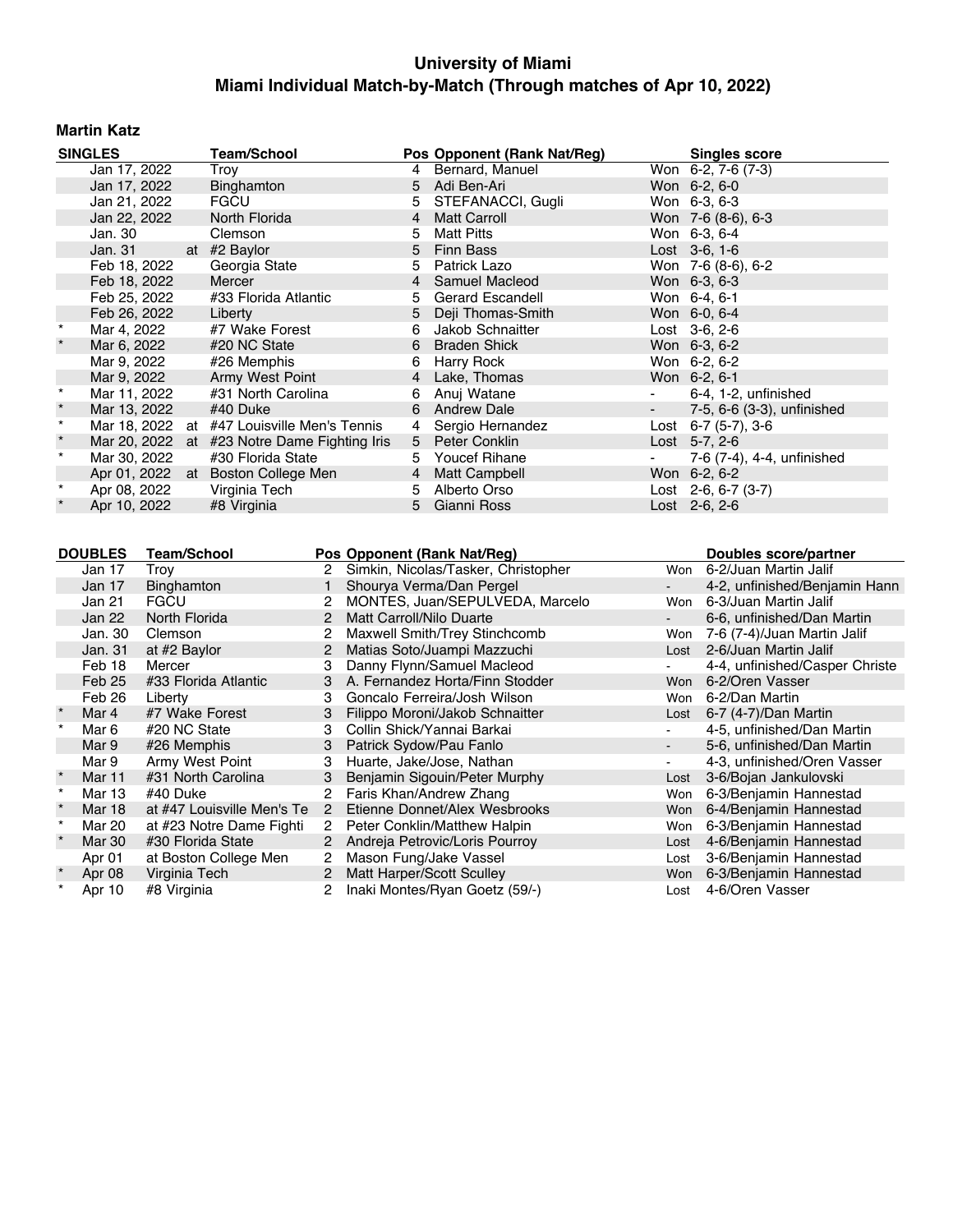### **Dan Martin**

|         | <b>SINGLES</b> | <b>Team/School</b>                           |              | Pos Opponent (Rank Nat/Reg) |                 | <b>Singles score</b>               |
|---------|----------------|----------------------------------------------|--------------|-----------------------------|-----------------|------------------------------------|
|         | Sept. 20       | vs Clemson                                   |              | Ryuhei Azuma                |                 | Lost 6-4, 6-7 (4-7), 4-6           |
|         | Sept. 20       | vs Auburn                                    |              | Jan Galka                   |                 | Lost $4-6, 6-2, 3-6$               |
|         | Sept. 20       | vs Vanderbilt                                |              | <b>Michael Ross</b>         |                 | Won 7-6 (8-6), 7-5                 |
|         | Oct. 8, 2021   | vs South Carolina                            |              | <b>Jake Beasley</b>         |                 | Won 6-3, 6-2                       |
|         | Oct. 8, 2021   | vs Georgia                                   |              | Miguel Perez Pena           |                 | Won 6-4, 6-0                       |
|         | Oct. 8, 2021   | vs Georgia                                   |              | <b>Thomas Paulsell</b>      |                 | Won 7-6 (12-10), 7-5               |
|         | Oct. 8, 2021   | vs South Carolina                            |              | James Story                 |                 | Won 6-4, 6-7 (4-7), 7-5            |
|         | Oct. 21        | vs Stetson                                   |              | t-64 Clement Hamel          |                 | Won 6-1, 6-3                       |
|         | Oct. 21        | vs South Florida                             |              | t-32 Antonio Muniz Hidalg   |                 | Won 7-6 (8-6), 6-1                 |
|         | Oct. 21        | vs North Florida                             |              | t-16 Dominik Barton         |                 | Lost $4-6, 6-4, 4-6$               |
|         | Jan 07, 2022   | vs Georgia                                   |              | Hamish Stewart (32/-)       |                 | Lost $6-2$ , $6-7$ $(3-7)$ , $4-6$ |
|         | Jan 8, 2022    | vs Central Florida                           |              | Trey Hilderbrand (16/-)     |                 | Won 6-7 (5-7), 6-2, 7-5            |
|         | Jan 9, 2022    | vs Texas                                     |              | Cleeve Harper (73/-)        |                 | Won 4-6, 7-6 (7-5), 7-5            |
|         | Jan 17, 2022   | Troy                                         | 2            | Anton, Carles               |                 | Lost 7-5, 2-6, 9-11                |
|         | Jan 17, 2022   | Binghamton                                   | 2            | Dan Pergel                  |                 | Won 6-1, 6-0                       |
|         | Jan 21, 2022   | <b>FGCU</b>                                  | 3            | MONTES, Juan                |                 | Won 6-2, 7-5                       |
|         | Jan 22, 2022   | North Florida                                | 1            | Jonas Hartenstein           |                 | Won 6-2, 6-3                       |
|         | Jan. 30        | Clemson                                      | $\mathbf{1}$ | Ryuhei Azuma                |                 | Won 2-6, 6-0, 6-1                  |
|         | Jan. 31        | at #2 Baylor                                 | 1.           | Adrian Boitan               |                 | 6-3, 1-3, unfinished               |
|         | Feb 18, 2022   | Georgia State                                |              | 1 Roberts Grinvalds         |                 | Won 6-3, 6-2                       |
|         | Feb 18, 2022   | Mercer                                       | 1            | Lucas Wayenburg             |                 | Won 6-2, 6-3                       |
|         | Feb 25, 2022   | #33 Florida Atlantic                         | $\mathbf{1}$ | <b>Carles Sarrio</b>        |                 | Won 7-5, 6-3                       |
|         | Feb 26, 2022   | Liberty                                      | 1            | Nicaise Muamba              |                 | Won 6-3, 6-2                       |
|         | Mar 4, 2022    | #7 Wake Forest                               | 1            | Jurabek Karimov (65/-)      |                 | Won 6-3, 6-2                       |
| $\star$ | Mar 6, 2022    | #20 NC State                                 | 1            | Rafa Izquierdo Luque (84/-) |                 | Won 6-3, 6-2                       |
|         | Mar 9, 2022    | #26 Memphis                                  | $\mathbf{1}$ | <b>Oscar Cutting</b>        |                 | Won 6-3, 6-4                       |
|         | Mar 9, 2022    | Army West Point                              | 1            | Huttepain, Diego            |                 | 6-4, 5-3, unfinished               |
|         | Mar 11, 2022   | #31 North Carolina                           | $\mathbf{1}$ | Brian Cernoch (22/-)        | $\sim$ 10 $\pm$ | 6-2, 2-6, 1-0, unfinished          |
| $\star$ | Mar 13, 2022   | #40 Duke                                     | 1            | Garrett Johns               |                 | Lost $6-2$ , $3-6$ , $3-6$         |
| $\star$ |                | Mar 18, 2022 at #47 Louisville Men's Tennis  | $\mathbf{1}$ | Etienne Donnet (96/-)       |                 | 7-6 (7-4), 5-7, 4-5, unfinished    |
| $\star$ |                | Mar 20, 2022 at #23 Notre Dame Fighting Iris | 1.           | Axel Nefve (44/-)           |                 | Lost 6-7 (5-7), 2-6                |
| $\star$ | Mar 30, 2022   | #30 Florida State                            | $\mathbf{1}$ | Loris Pourroy (45/-)        | $\sim$          | 5-7, 4-3, unfinished               |
| $\star$ | Apr 08, 2022   | Virginia Tech                                | 1            | Ryan Fishback               |                 | Won 6-1, 6-4                       |
| $\star$ | Apr 10, 2022   | #8 Virginia                                  | 1            | Inaki Montes (35/-)         |                 | Won 1-6, 7-5, 1-0 (10-4)           |

|          | <b>DOUBLES</b> | <b>Team/School</b>         |                | Pos Opponent (Rank Nat/Reg)           |                | Doubles score/partner             |
|----------|----------------|----------------------------|----------------|---------------------------------------|----------------|-----------------------------------|
|          | Sept. 20       | vs Clemson                 |                | Teodor Giusca/Yizhou Liu              |                | Won 8-6/llarion Danilchenko       |
|          |                | Sept. 20 vs Vanderbilt     |                | George Harwell/Max Freeman            |                | Won 8-4/Franco Aubone             |
|          | Oct. 8         | vs South Carolina          |                | Jake Beasley/James Story              |                | Won 8-7 (7-5)/llarion Danilchenko |
|          | Oct. 8         | vs Georgia                 |                | Miguel Perez Pena/Britton Johnston    |                | Won 8-5/llarion Danilchenko       |
|          | Oct. 8         | vs Auburn                  |                | Jan Galka/Jackson Ross                |                | Lost 1-8/llarion Danilchenko      |
|          | Oct. 21        | vs Florida State           |                | t-32 Loris Pourroy/Youcef Rihane      |                | Won 8-4/Ilarion Danilchenko       |
|          | Oct. 21        | vs Georgia                 |                | t-16 Blake Croyder/Erik Grevelius     |                | Lost 2-8/llarion Danilchenko      |
|          | Jan 07         | vs Central Florida         |                | Kento Yamada/Alan Rubio               |                | Won 6-3/Oren Vasser               |
|          | Jan 8          | vs Georgia                 |                | <b>Blake Croyder/Trent Bryde</b>      |                | Won 6-3/Oren Vasser               |
|          | Jan 9          | vs Texas                   |                | Siem Woldeab/Eshan Talluri            |                | Won 6-2/Oren Vasser               |
|          | Jan 17         | Troy                       |                | Anton, Carles/Antuna, Pelayo          |                | 5-2, unfinished/Oren Vasser       |
|          | Jan 17         | Binghamton                 | $\overline{2}$ | Kyle Weekes/Anshumat Srivastava       | Won            | 6-1/Oren Vasser                   |
|          | Jan 21         | <b>FGCU</b>                | з              | <b>ONCINS, Eric/WILSON, Randy</b>     |                | 5-5, unfinished/Oren Vasser       |
|          | Jan 22         | North Florida              | $\mathcal{P}$  | Matt Carroll/Nilo Duarte              | $\blacksquare$ | 6-6, unfinished/Martin Katz       |
|          | Jan. 30        | Clemson                    | 3              | Spencer Whitaker/Jorge Plans Gonzalez | Won            | 6-4/Oren Vasser                   |
|          | Jan. 31        | at #2 Baylor               | 3              | Adrian Boitan/Tadeas Paroulek         | Lost           | 2-6/Oren Vasser                   |
|          | Feb 18         | Georgia State              | 2              | Harvey Maughan/Kevin Huynh            | Lost           | 2-6/Oren Vasser                   |
|          | Feb 18         | Mercer                     |                | Andrew Branicki/Samuel Barrow         | <b>Won</b>     | 6-2/Oren Vasser                   |
|          | Feb 25         | #33 Florida Atlantic       |                | Kevin Huempfner/Filip Krolo           | Lost           | 4-6/Juan Martin Jalif             |
|          | Feb 26         | Liberty                    | 3              | Goncalo Ferreira/Josh Wilson          | Won            | 6-2/Martin Katz                   |
| $^\star$ | Mar 4          | #7 Wake Forest             | 3              | Filippo Moroni/Jakob Schnaitter       | Lost           | 6-7 (4-7)/Martin Katz             |
| $\star$  | Mar 6          | #20 NC State               | 3              | Collin Shick/Yannai Barkai            | $\blacksquare$ | 4-5, unfinished/Martin Katz       |
|          | Mar 9          | #26 Memphis                | 3              | Patrick Sydow/Pau Fanlo               |                | 5-6, unfinished/Martin Katz       |
|          | Mar 9          | Army West Point            |                | Woodman, A.J./Lake, Thomas            | <b>Won</b>     | 6-1/Benjamin Hannestad            |
| $\star$  | Mar 11         | #31 North Carolina         |                | Brian Cernoch/Mac Kiger (8/-)         | Lost           | 4-6/Benjamin Hannestad            |
|          | Mar 13         | #40 Duke                   | 3              | <b>Garrett Johns/Andrew Dale</b>      | Won            | 6-2/Bojan Jankulovski             |
| $\star$  | Mar 18         | at #47 Louisville Men's Te | 3              | Sergio Hernandez/Tin Chen             | Won            | 6-2/Bojan Jankulovski             |
| $\star$  | <b>Mar 20</b>  | at #23 Notre Dame Fighti   | 3              | Connor Fu/Jean-Marc Malkowski         |                | unfinished/Bojan Jankulovski      |
| $\star$  | Mar 30         | #30 Florida State          | з              | Alex Bulte/Youcef Rihane              | Won            | 6-0/Bojan Jankulovski             |
| $\star$  | Apr 08         | Virginia Tech              | 3              | Carlo Donato/Michael Shepheard        | <b>Won</b>     | 6-1/Boian Jankulovski             |